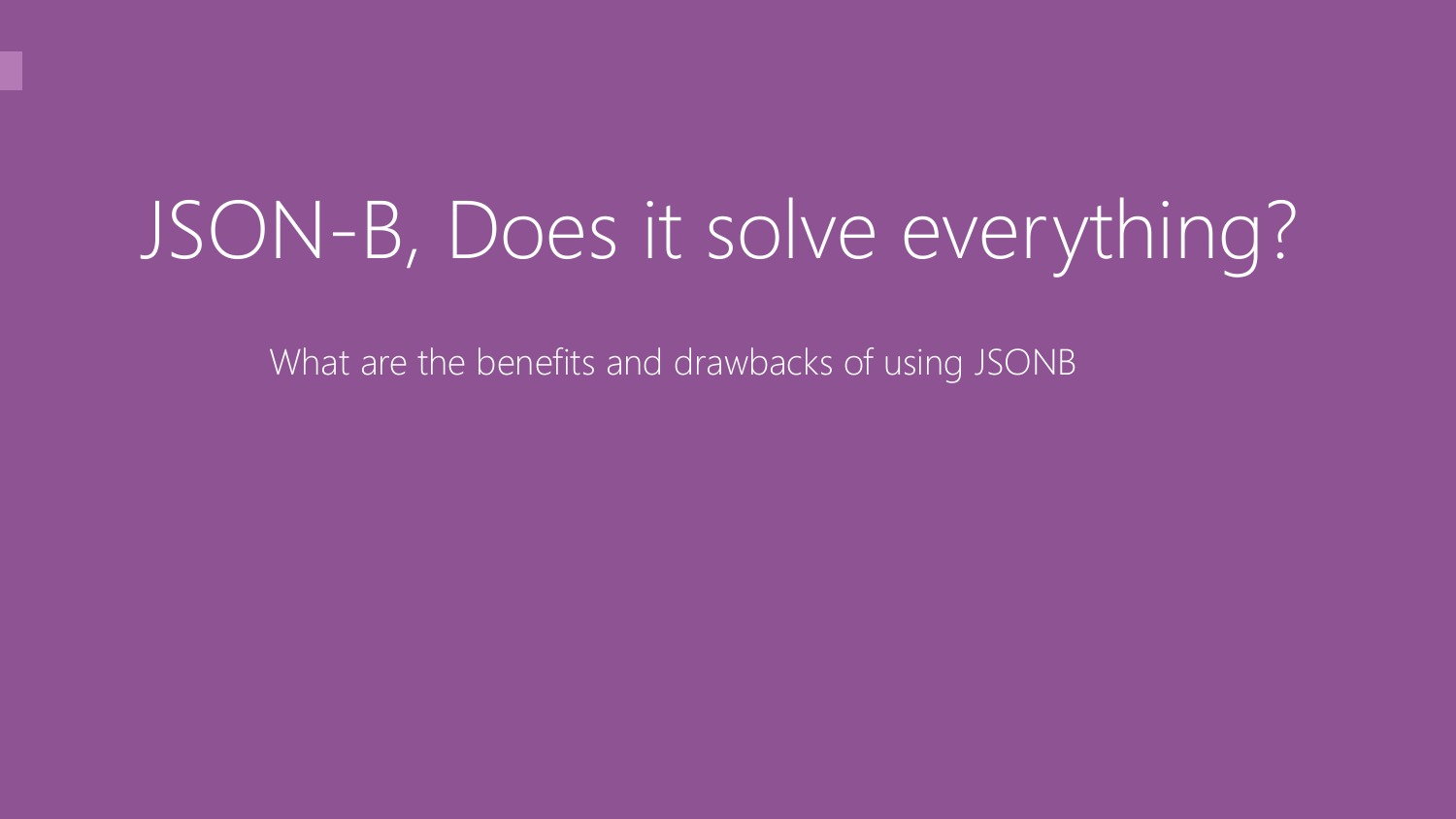

## Who Am I

- Anson Abraham
- Data Architect and Cloud Architect with Envisagenics.
- Envisagenics is an AI based Biotech doing Drug discovery in the cloud analyzing RNA data from Cancer Patients.
- We're a Postgres shop. Leveraging Azure Databases for Postgres (which in this case is PostgreSQL 10.1).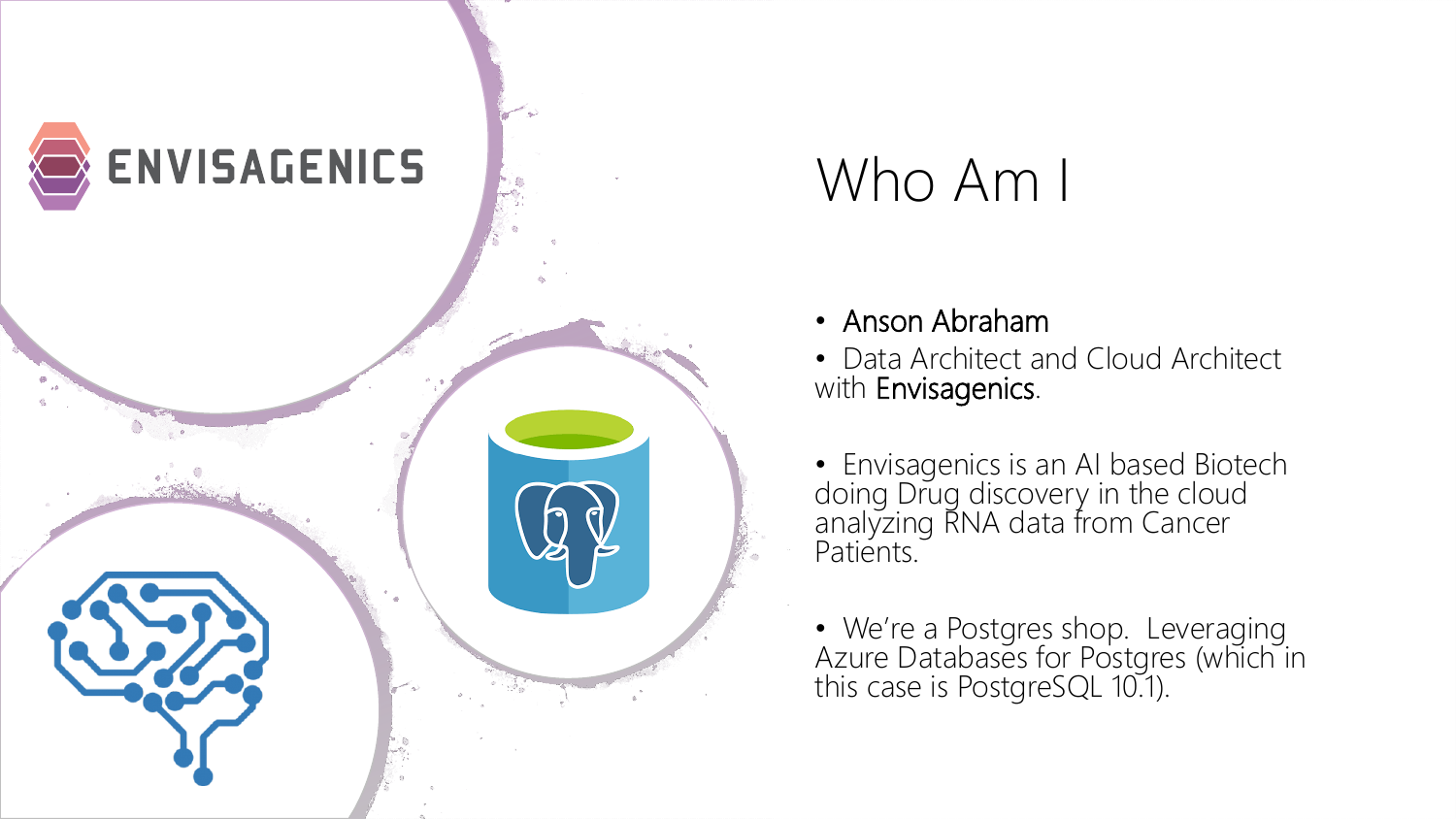## Not going to compare to other Doc Stores

- 1. MongoDB
- 2. Amazon DynamoDB
- 3. Amazon DocumentDB
- 4. Azure CosmosDB
- 5. RethinkDB
- 6. CouchBase
- 7. ArrangoDB
- 8. ElasticSearch/Solr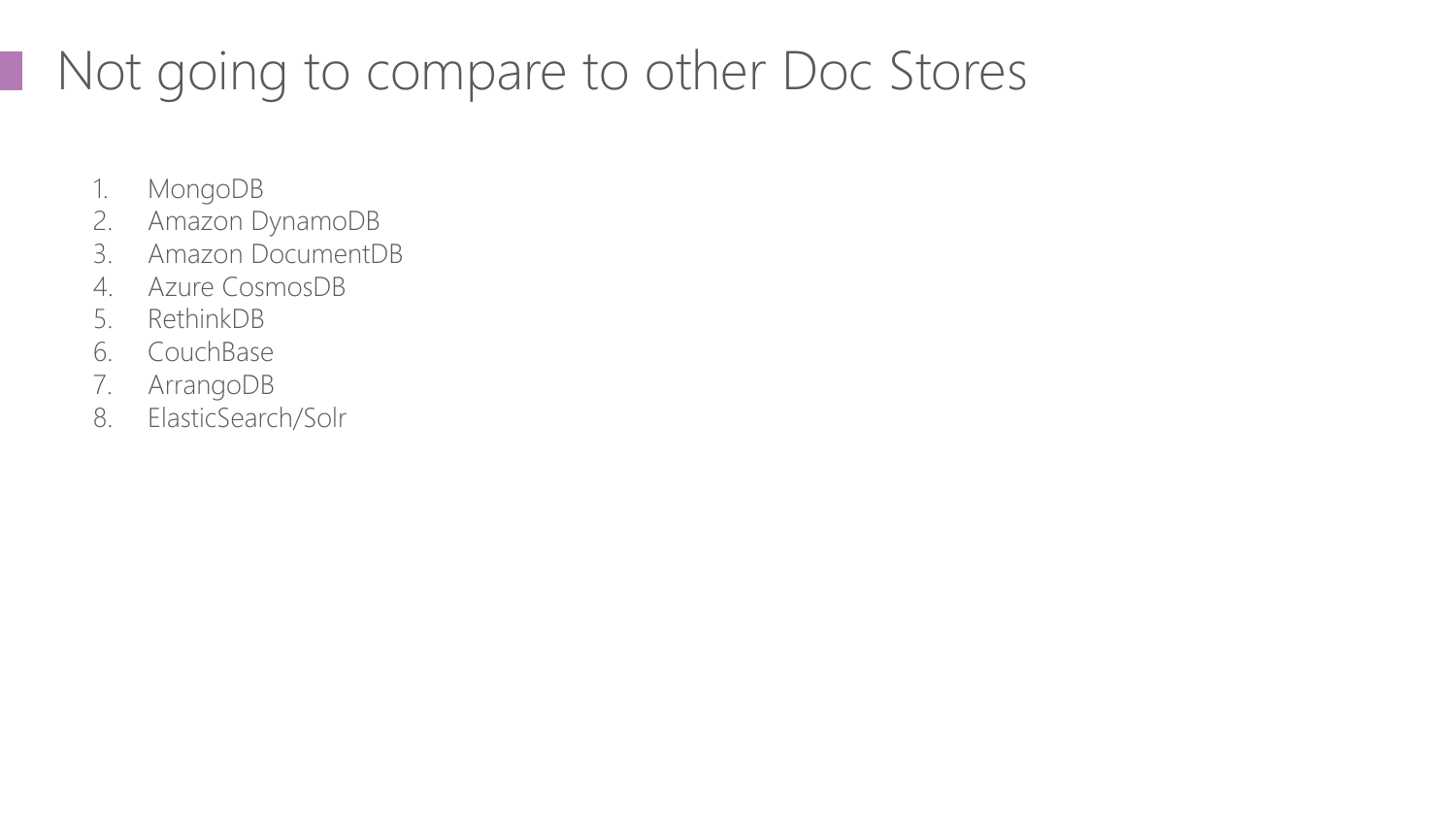### WHAT IS JSON(B)

- A new data type introduced in PostgreSQL 9.4 as a way to store a valid JSON elements in a table.
- JSON is stored in plain text
- JSONB is stored in binary representation
- Example of a JSON element:
	- { "ID":"001", "name": "Ven", "Country": "Australia", "city": "Sydney", "Job Title":"Database Consultant"}
- Here are some valid JSONB expressions:

```
-- Simple scalar/primitive value
-- Primitive values can be numbers, quoted strings, true, false, or null
SELECT '5'::json;
-- Array of zero or more elements (elements need not be of same type)
SELECT '[1, 2, "foo", null]'::json;
-- Object containing pairs of keys and values
-- Note that object keys must always be quoted strings
SELECT '{"bar": "baz", "balance": 7.77, "active": false}'::json;
-- Arrays and objects can be nested arbitrarily
```
SELECT '{"foo": [true, "bar"], "tags": {"a": 1, "b": null}}'::json;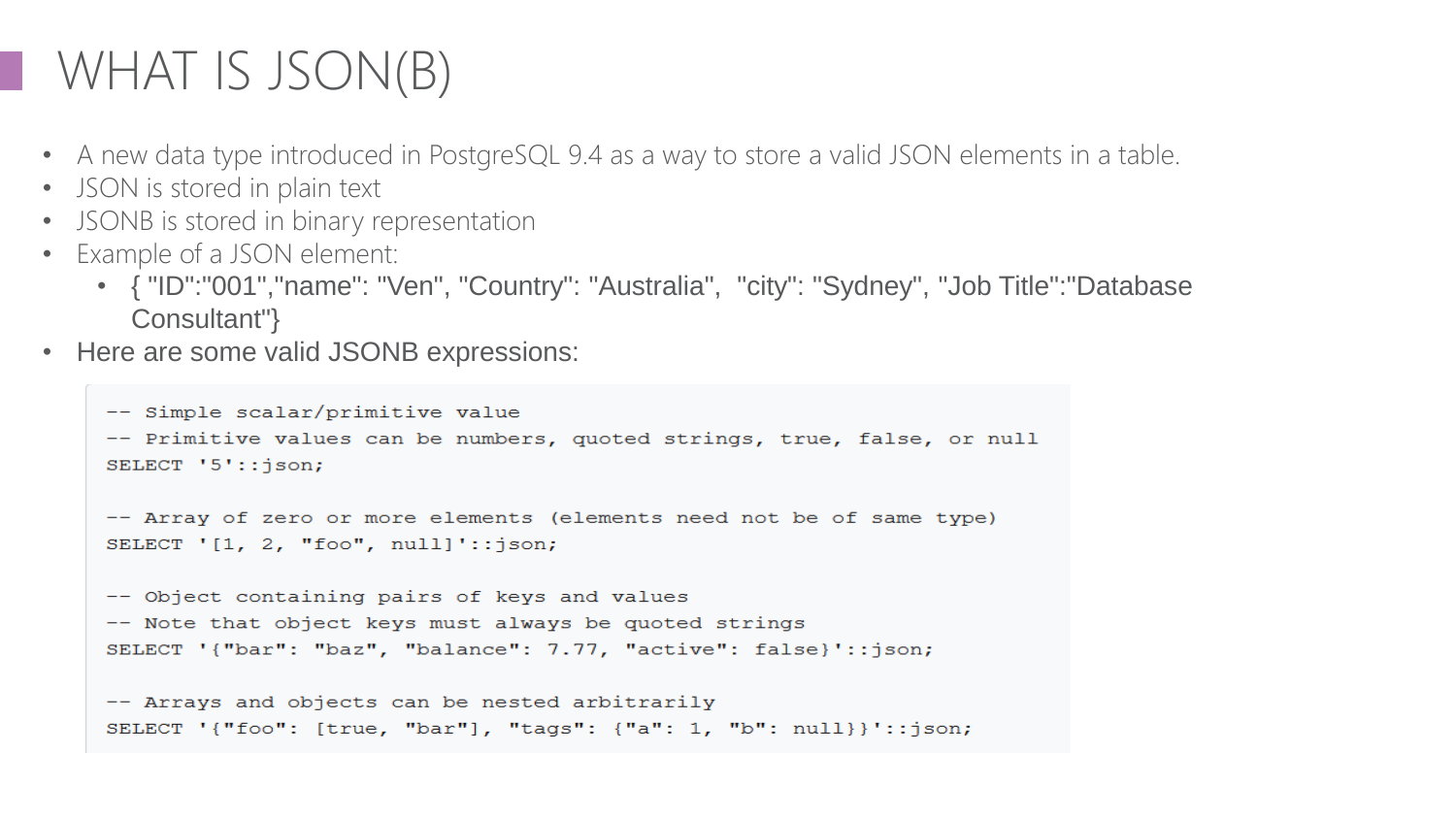### Difference Between JSON and JSONB

#### JSON

- **Pretty much like a TEXT data type** which stores only valid JSON document.
- Stores the JSON documents as-is including white spaces.
- Does not support FULL-TEXT-SEARCH or GIN Indexing
- **Does not support wide range of** JSON functions and operators

#### JSONB

- **Example 3 Stores the JSON documents in** Binary format.
- **Trims off white spaces and** stores in a format conducive for faster and efficient searches
- Supports FULL-TEXT-SEARCH and GIN Indexing.
- **Example 15 Supports all the JSON functions** and operators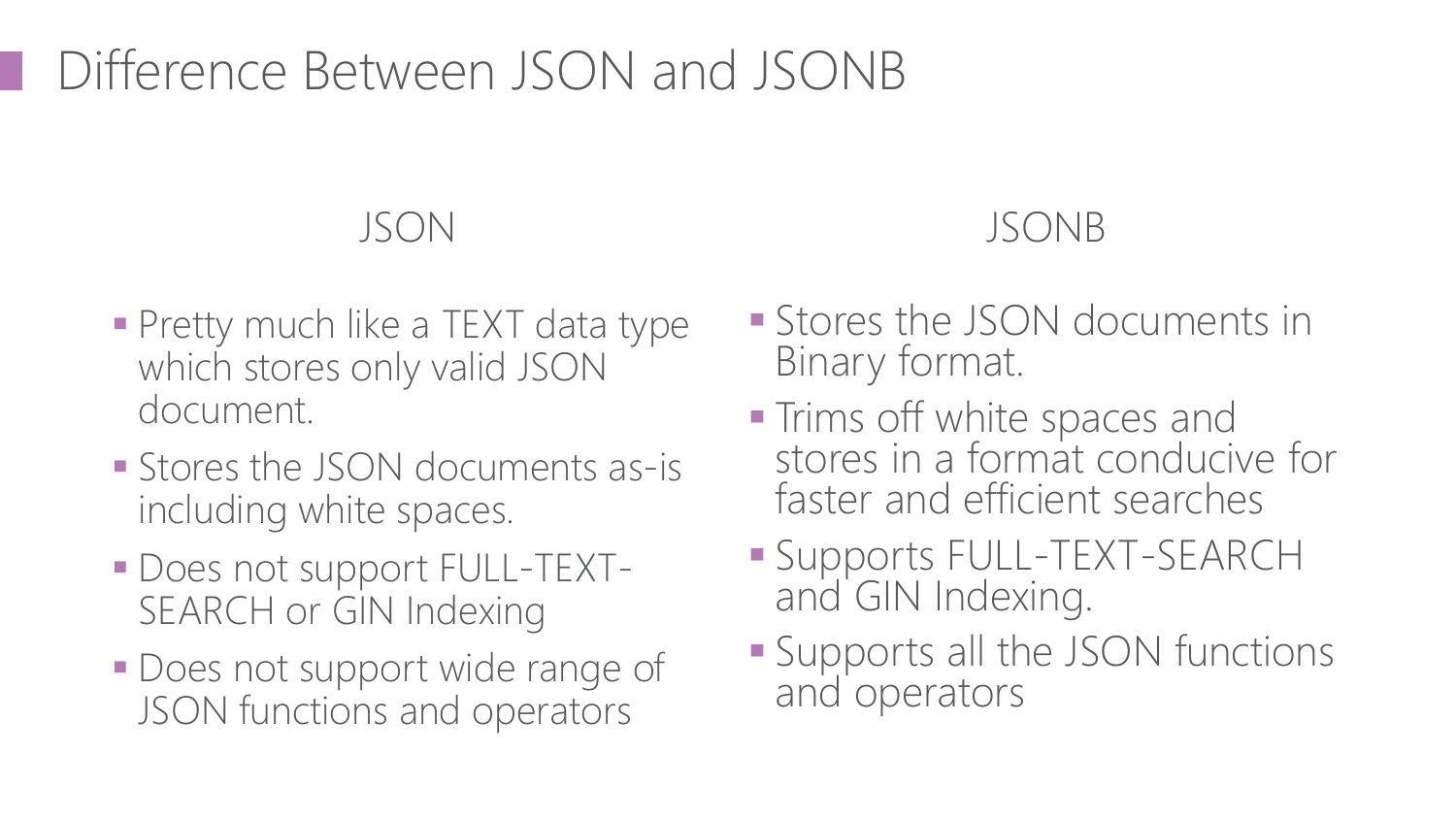#### Very quickly, JSONB supports some operators that JSON doesn't

 $(1$  row)

- $\omega >$  or  $\langle \omega \rangle$
- $\parallel$  : Concatenate two jsonb values into a new jsonb value

```
JSON JSONB
anson=> select * from test_json where data @> '{"lastname":"Abraham"}';
ERROR: operator does not exist: json @> unknown
LINE 1: select * from test json where data @> '{"lastname":"Abraham"...
                         \wedgeHINT: No operator matches the given name and argument type(s). You 
might need to add explicit type casts.
                                                                                 anson=> select * from test_jsonb where data @> '{"lastname":"Abraham"}'
                                                                                 id | data | data | data | data | data | data | data | data | data | data | data | data | data | data | data |
                                                                                 ----+------------------------------------------------------------------------------------------------------
                                                                                 ------------------------------------------------------------------------------------------------------------
                                                                                 ------------
                                                                                 1 | {"age": "", "email": "anson.abraham@gmail.com", "title": "Your Master", 
                                                                                 "social": {"twitter": "@ansonism", "facebook": "n/a", "linkedin": "anson.abraham", 
                                                                                 "instagram": "n/a"}, "lastname": "Abraham", "firstname": "Anson"}
  anson=> \daggerd test json
                          Table "public.test_json"
   Column | Type | Collation | Nullable | Default
              --------+---------+-----------+----------+---------------------------------------
   id | integer | | | | not null | nextval('test_json_id_seq'::regclass)
   data | ison
```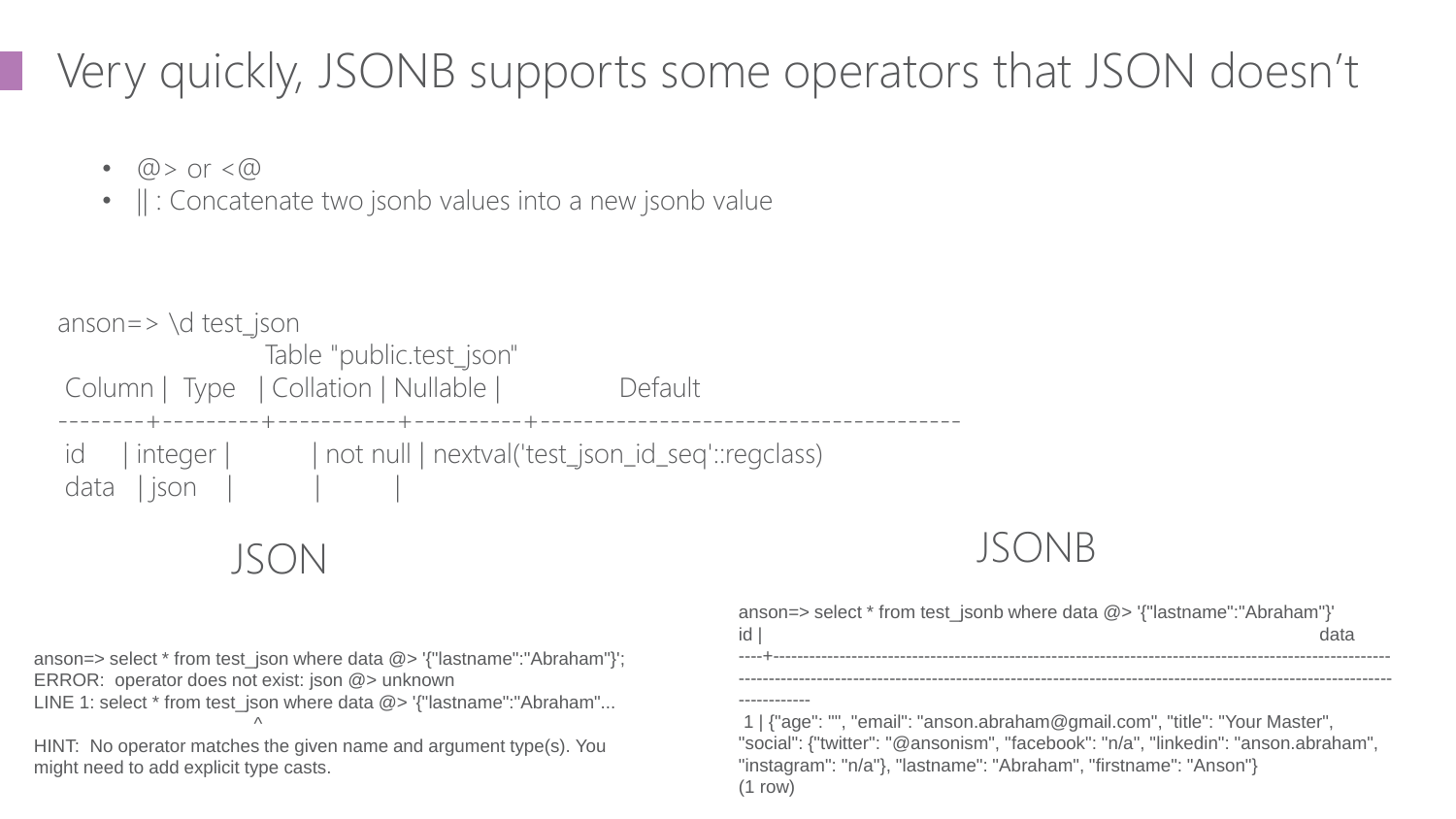## What are the benefits of using JSONB

- For datasets with many optional values, it is often impractical or impossible to include each one as a table column. In cases like these, JSONB can be a great fit, both for simplicity and performance.
- It also supports nested documents
- JSONB supports integrity constraints
- You can easily update the value to the key in JSONB or add a key or nested doc in the existing key
- JSONB Supports Indexes on Key's inside document or nested document
- You can put GIN INDEXes on JSONB objects!
- standard SQL and JSONB can be used in the same transactional context, with a tight integration that allows converting JSONB to records (and vice-versa).
- Because it's postgres it still supports ACID.
- Good for RAD, when doing POC's.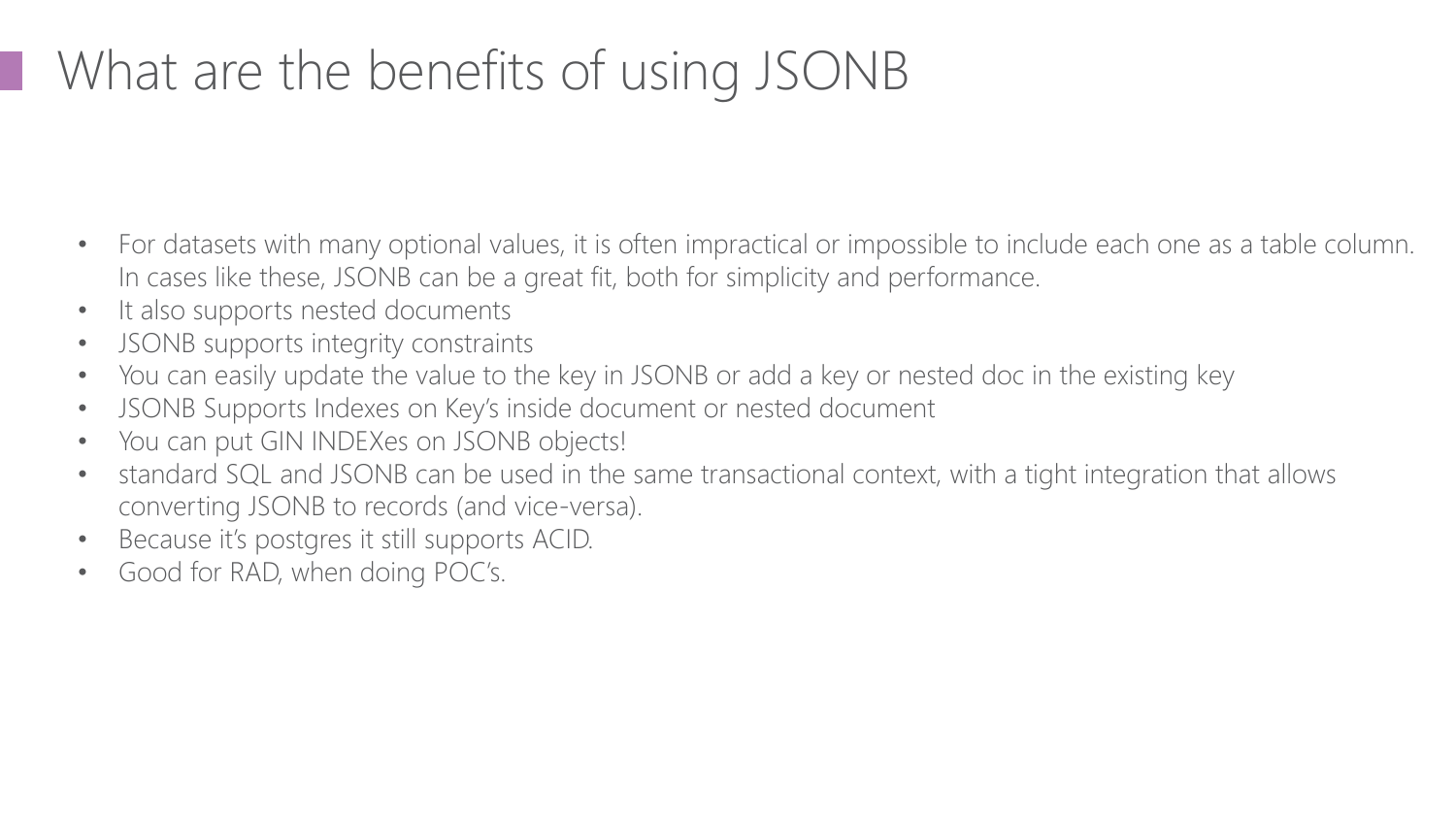### GIN INDEXING on JSONB

- GIN stands for Generalized Inverted Index. GIN is designed for handling cases where the items to be indexed are composite values, and the queries to be handled by the index need to search for element values that appear within the composite items.
- GIN Indexes the entire document
- Queries could be searches for documents containing specific words.
- ONE Drawback to GIN indexes:
	- takes up more added space than a normal b-tree index.
	- Will be added overhead when running a DML statement.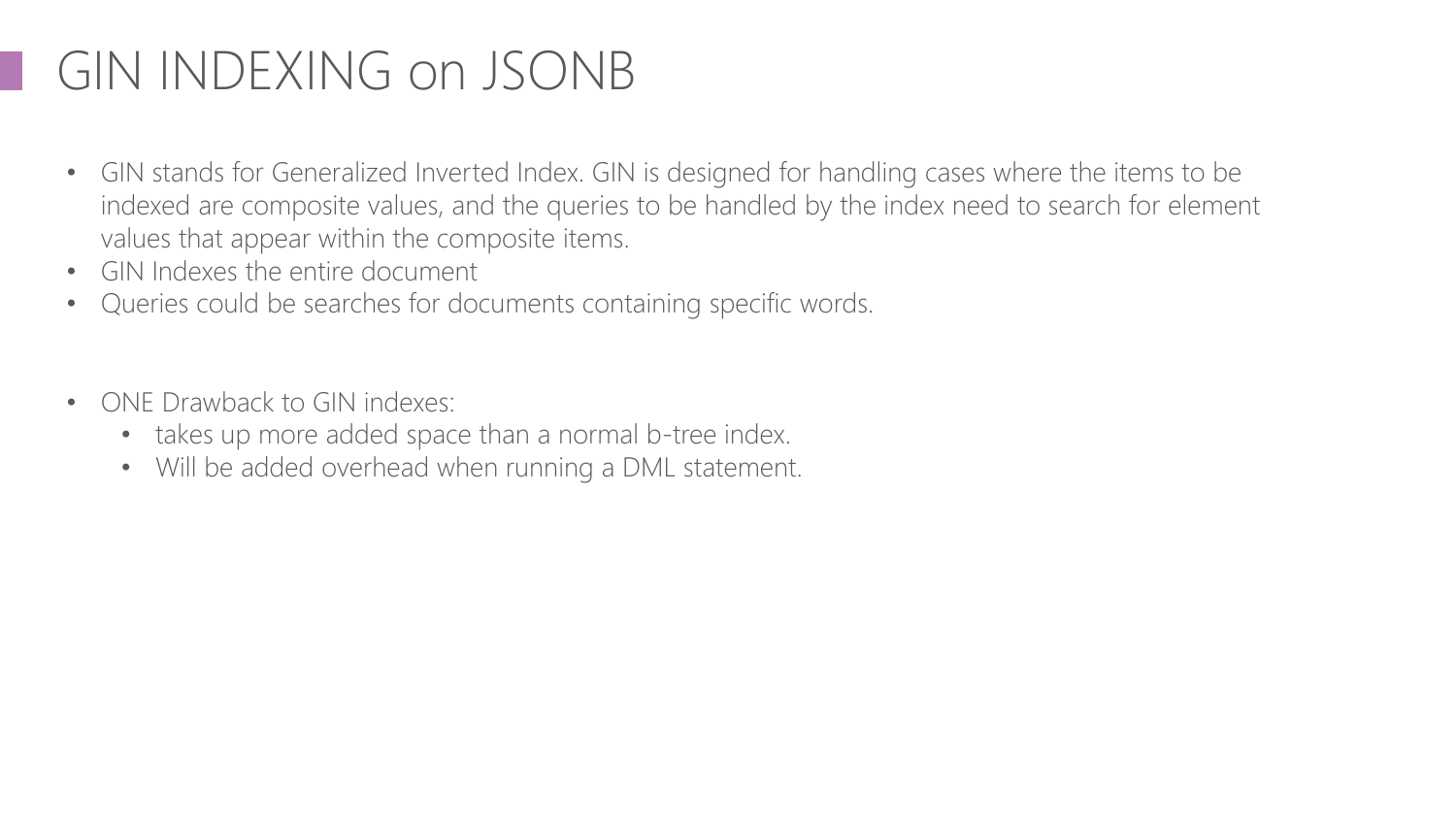#### Example of JSONB table

#### Table "example.customer"

| Column | Type                                         | Modifiers  |
|--------|----------------------------------------------|------------|
|        |                                              |            |
| id     | character varying (40)                       | l not null |
| name   | jsonb                                        |            |
|        | customer since   timestamp without time zone |            |

#### Indexes:

"customer pkey" PRIMARY KEY, btree (id)

#### Check constraints:

"validate customer name" CHECK ((name ->> 'first name'::text) IS NOT NULL AND (name ->> 'last name'::text) IS NOT NULL)

#### Referenced by:

TABLE "customer order" CONSTRAINT "customer\_order\_customer\_id\_fkey" FOREIGN KEY (customer\_id) REFERENCES customer(id)

|                | $jsonb=\#$ select * from customer where id = 'cust000000001'; |
|----------------|---------------------------------------------------------------|
|                |                                                               |
|                |                                                               |
| id             | $ $ cust000000001                                             |
| name           | {"id": "cust000000001", "title": "Dr.",                       |
|                | "initial": "Q", "last name": "Kordon", "first name": "Bob"}   |
| customer since |                                                               |

Time: 0.569 ms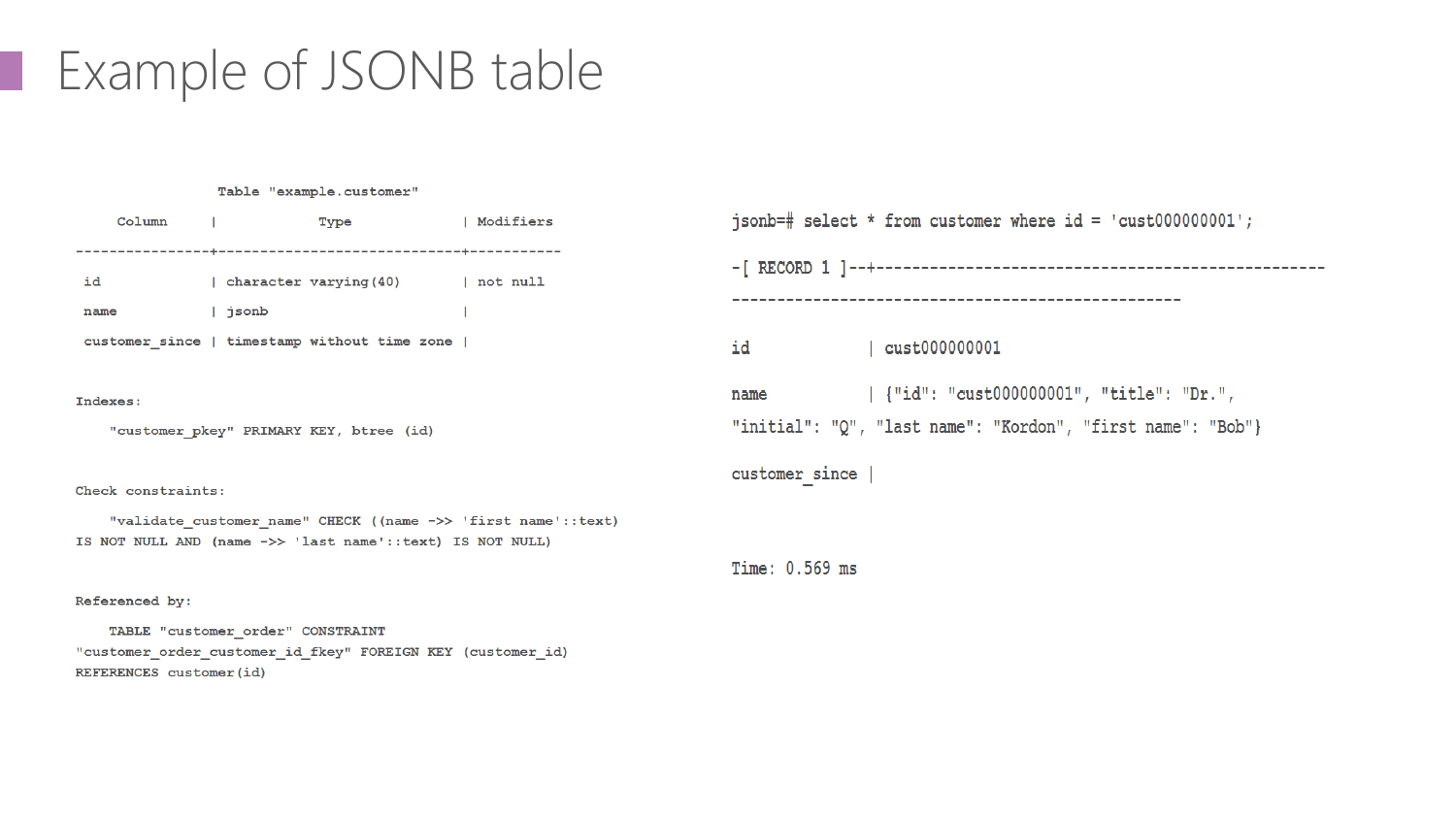### Indexing on JSONB

#### WithOut Index With Index

| jsonb=# select * from customer where name- $>> 'id' =$<br>"cut000000001"; | jsonb=# CREATE INDEX customer jsonbid idx ON customer ((name-<br>$>>' id')$ ;                                  |  |  |  |
|---------------------------------------------------------------------------|----------------------------------------------------------------------------------------------------------------|--|--|--|
|                                                                           | $jsonb=\#$ select * from customer where name->>'id' =<br>$'$ cust000000001';                                   |  |  |  |
| id<br>cust000000001                                                       |                                                                                                                |  |  |  |
| {"id": "cust000000001", "title": "Dr.",<br>name                           |                                                                                                                |  |  |  |
| "initial": "Q", "last name": "Kordon", "first name": "Bob"}               | id<br>cust000000001                                                                                            |  |  |  |
| customer since                                                            | {"id": "cust000000001", "title": "Dr.",<br>name<br>"initial": "Q", "last name": "Kordon", "first name": "Bob"} |  |  |  |
|                                                                           | customer since                                                                                                 |  |  |  |
| Time: 430.838 ms                                                          |                                                                                                                |  |  |  |

Time: 0.640 ms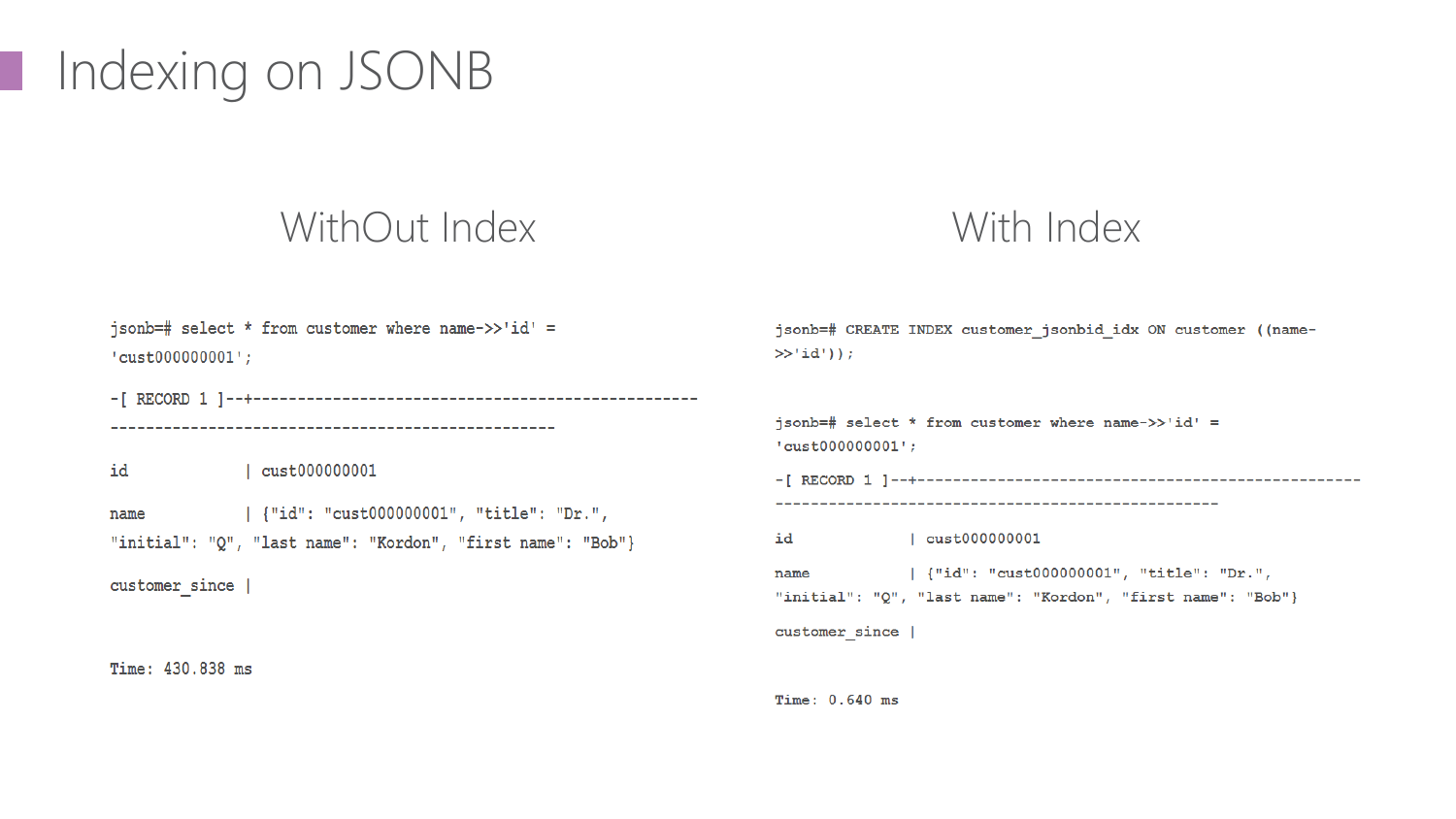### INDEX on JSONB Azure PG

```
anson=> select * from 
measurements where record -
\Rightarrow 'id' = '3000';
id | record
----+--------
(0 rows)
Time: 242.691 ms
                                            anson=> CREATE INDEX ix_measurements_jsonbid on 
                                            measurements((record->>'id'));
                                            anson=> select * from measurements where record ->> 'id' 
                                             = '3000';
                                             id | record
                                             ----+--------
                                            (0 rows)
                                            Time: 3.337 ms
  Table has 1 million rows
  anson=> \d measurements
                    Table "public.measurements"
  Column | Type | Collation | Nullable | Default
  --------+---------+-----------+----------+------------------------------------------
  id | integer | | | | not null | nextval('measurements_id_seq'::regclass)
  record | jsonb | | | | |
```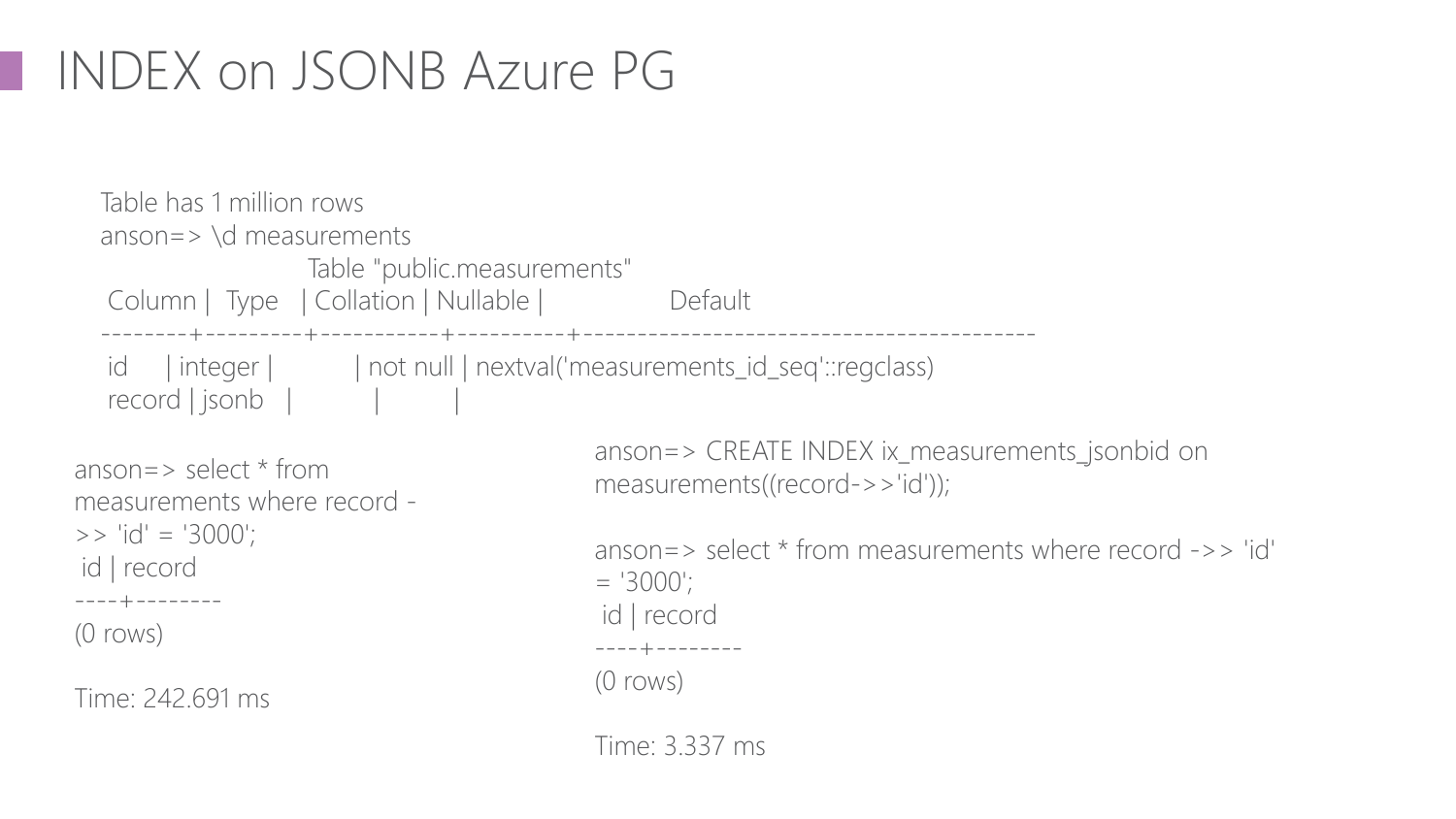#### Integrity Constraints on JSONB

Check constraints:

"validate customer name" CHECK ((name ->> 'first name':: text) IS NOT NULL AND (name ->> 'last name'::text) IS NOT NULL)

INSERT INTO customer VALUES (

'test2',

'{"id": "test2","first name": "Hans"}')

ERROR: new row for relation "customer" violates check constraint "validate\_customer\_name"

```
DETAIL: Failing row contains (test2, {"id": "test2", "first
name": "Hans"}, null, null).
```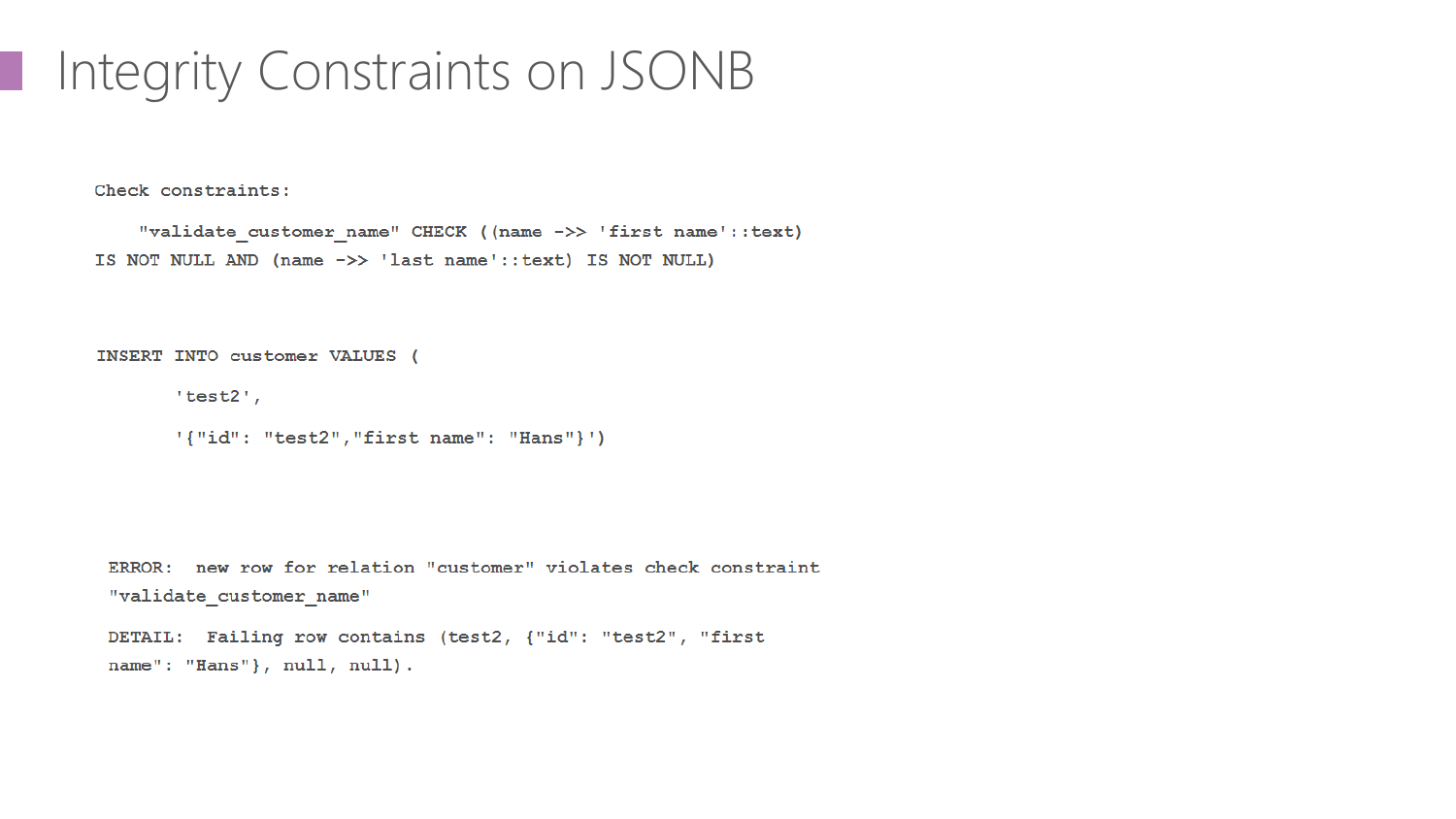jsonb=# SELECT id, jsonb pretty (name) from customer where id =  $'test2';$ INSERT INTO customer VALUES ( id | jsonb pretty  $'$ test $2'$ , -----------------------------'{"id": "test2", "first name": "Hans", "last name": test2  $| \{$  $+$ " $Prince"$ }') "id": "test2",  $+$ "last name": "Prince", + "first name": "Hans" +  $\vert \cdot \rangle$ jsonb=# SELECT id, jsonb pretty (name) from customer where id =  $'$ test $2'$ : **UPDATE** customer  $id \mid$ jsonb pretty SET name = name  $|| \cdot ||$  "{"title": "Hon"}' WHERE  $id = 'test2';$ test2  $| \{$  $+$ "id": "test2",  $+$  $\mathbf{L}$ "title": "Hon",  $+$  $\mathbf{L}$ "last name": "Prince", + "first name": "Hans" +

 $\vert \cdot \rangle$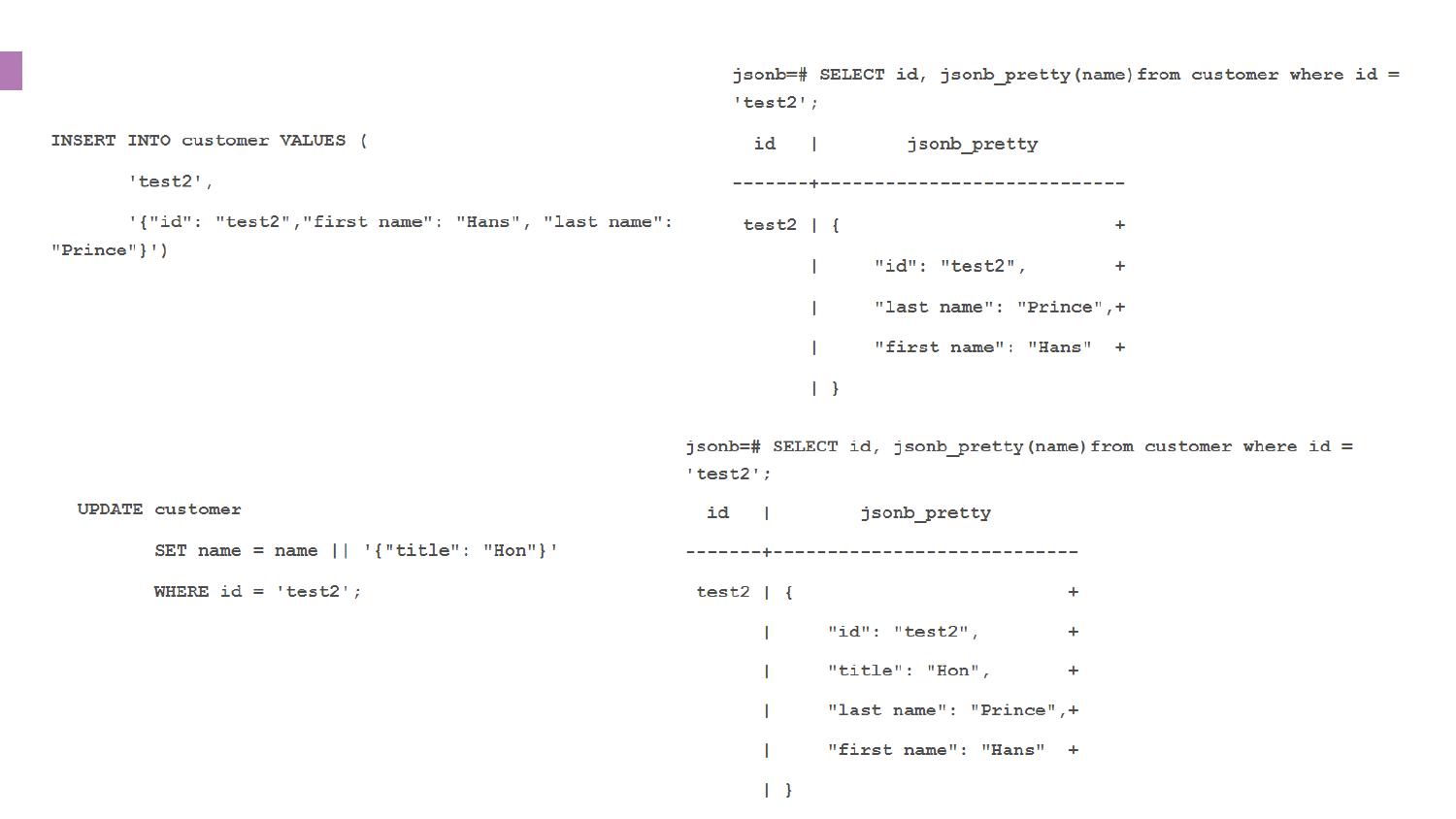jsonb=# SELECT id, jsonb pretty (name) from customer where id =  $'$ test $2'$ ;

id | jsonb pretty **UPDATE** customer SET name = name  $|| \cdot ||$  "{"title": "His Excellence"}' test2  $| \{$  $+$ WHERE  $id = 'test2';$ "id": "test2",  $\mathbf{L}$  $+$ "title": "His Excellence",+  $\mathbf{L}$ "last name": "Prince", + "first name": "Hans"  $+$  $\vert \cdot \rangle$ jsonb=# SELECT id, jsonb pretty (name) from customer where id =  $'$ test $2'$ ; id | jsonb pretty **UPDATE** customer SET name = name  $||$ test2  $| \{$  $+$ '{"contact": {"fax": "617-123-5678", "cell": "617-123- $\blacksquare$   $\blacksquare$   $\blacksquare$   $\blacksquare$   $\blacksquare$   $\blacksquare$   $\blacksquare$   $\blacksquare$   $\blacksquare$   $\blacksquare$   $\blacksquare$   $\blacksquare$   $\blacksquare$   $\blacksquare$   $\blacksquare$  $+$  $4567"$ } } ' "title": "His Excellence",+  $\mathbf{L}$  $"contact":$  {  $+$ WHERE  $id = 'test2';$ "fax": "617-123-5678",+ "cell": "617-123-4567"+  $\mathcal{F}$  $\mathbf{I}$  $+$ "last name": "Prince",  $+$  $\mathbf{I}$ "first name": "Hans"  $\mathbf{I}$  $+$ 

 $\vert \vert$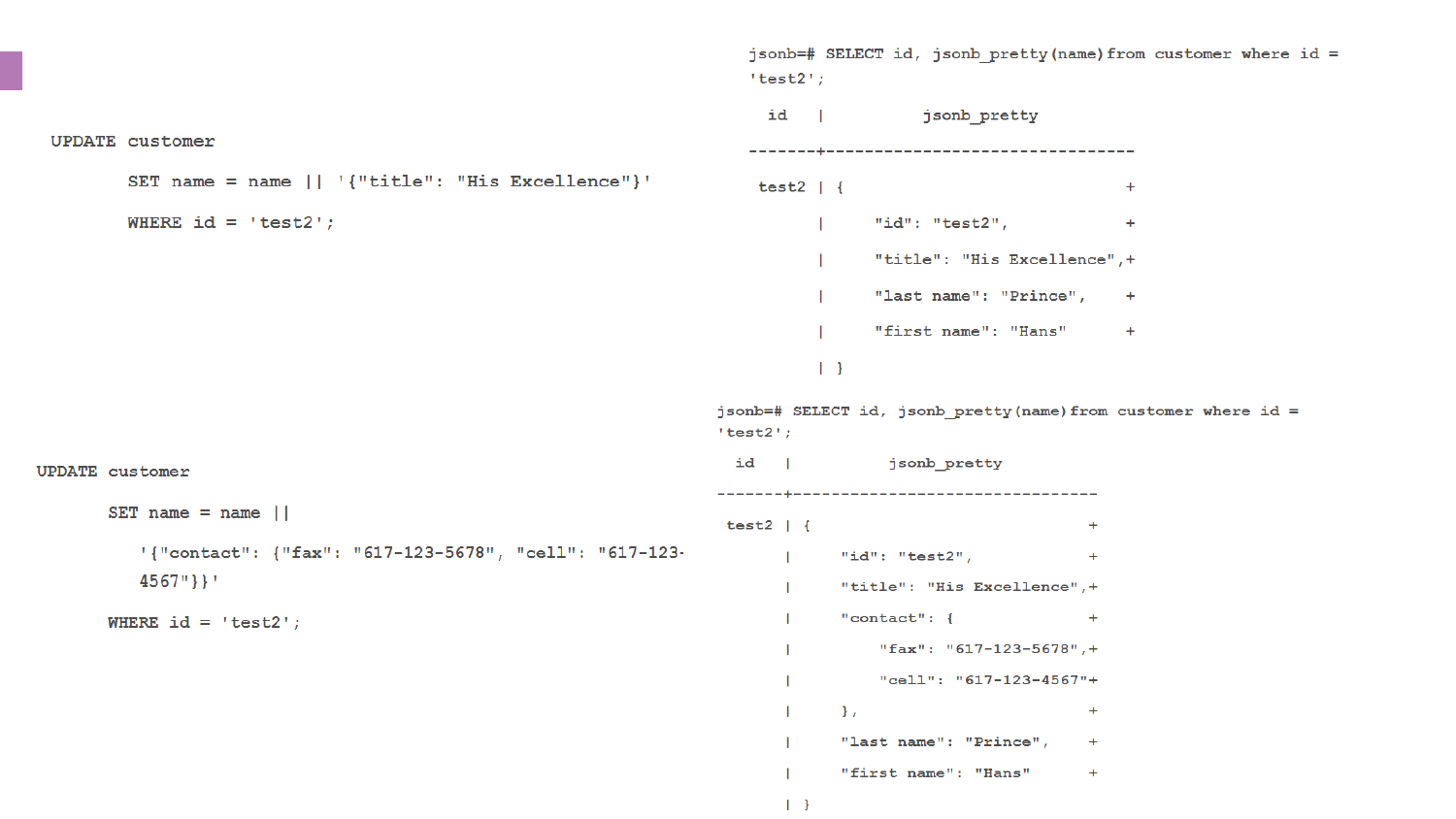```
SET name = name #- '{contact, \text{fax}}'
       WHERE id = 'test2';
```

```
jsonb=# SELECT id, jsonb pretty (name) from customer where id =
'test2';
```

```
id | jsonb pretty
test2 | \{+"id": "test2",
      \mathbf{L}\sim +"title": "His Excellence",+
      \mathbb{R}^n"contact": { +\mathbf{L}"cell": "617-123-0101"+
      \mathbf{L}\mathbb{F}_l+"last name": "Prince", +
      \mathbf{L}"first name": "Hans" +
      \mathbf{L}\vert \cdot \rangle
```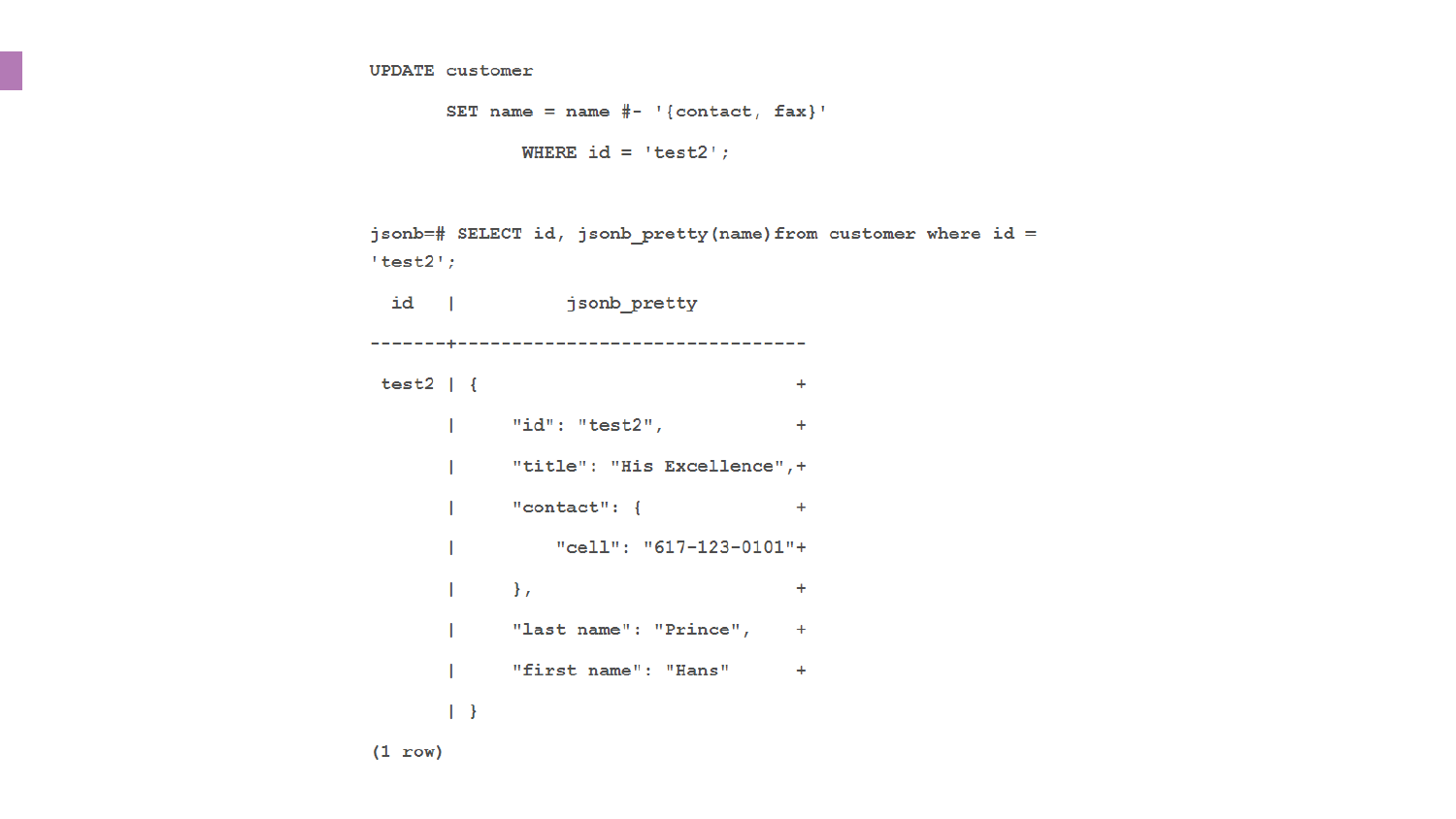## The Caveats to JSONB

- 1. Slow Queries Due To Lack Of Statistics
- 2. Comparison operators will not work if using GIN indexes (unless you use jsonb\_path\_ops)
- 3. Larger Table Footprint
	- 1. Does not preserve white space
- 4. It's stricter
- 5. Does not preserve the order of object keys
- 6. Size limitation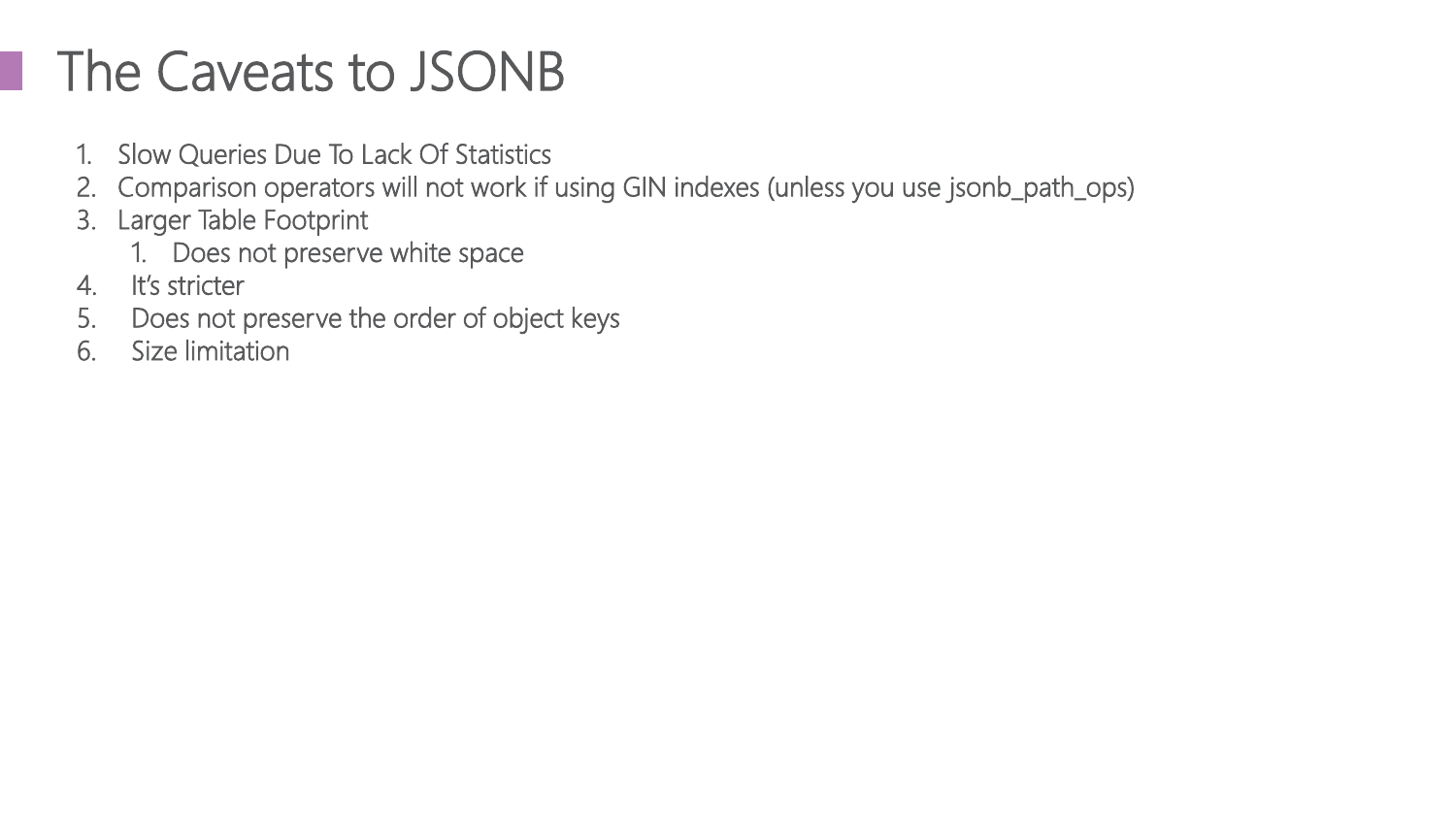### Lack of Statistics

For traditional data types, PostgreSQL stores statistics about the distribution of values in each column of each table, such as:

- the number of distinct values seen
- the most common values
- the fraction of entries that are NULL
- for ordered types, a histogram sketch of the distribution of values in the column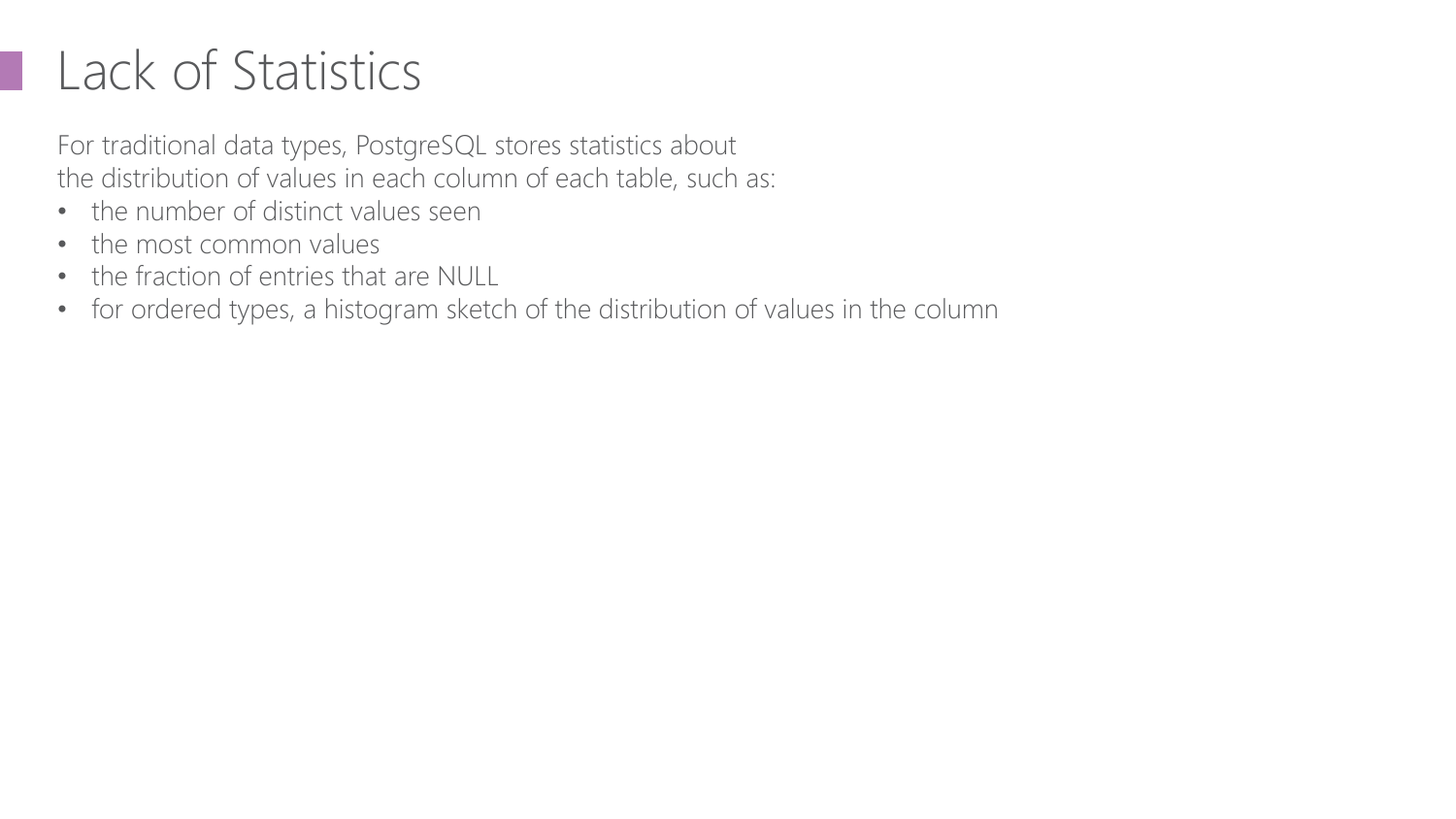```
CREATE TABLE measurements (
 tick BIGSERIAL PRIMARY KEY,
 value 1 INTEGER,
 value 2 INTEGER,
 value_3 INTEGER,
 scientist id BIGINT
);
CREATE TABLE scientist labs (scientist id BIGSERIAL
PRIMARY KEY, lab_name TEXT);
ANALYZE;
 CREATE TABLE measurement2 (tick BIGSERIAL PRIMARY KEY, 
 record JSONB);
 INSERT INTO measurement2 (record)
  SELECT (
   '{ "value_1":' || trunc(2 * random()) ||
   ', "value_2":' || trunc(2 * random()) ||
   ', "value_3":' || trunc(2 * random()) ||
   ', "scientist_id":' || trunc(10000 * random() + 1) || ' }')::JSONB
  FROM generate series(0, 999999) i
```

```
SELECT lab_name, COUNT(*)
FROM (
 SELECT scientist_id
 FROM measurements
 WHERE
 value 1 = 0 AND
  value 2 = 0 AND
 value 3 = 0) m
JOIN scientist labs AS s
 ON (m.scientist id = s.scientist id)
GROUP BY lab_name;
  SELECT lab_name, COUNT(*)
  FROM (
    SELECT (record ->> 'scientist id')::BIGINT AS scientist id
    FROM measurement2
    WHERE
     (record \rightarrow > 'value 1'):INTEGR = 0 AND(record \rightarrow > 'value_2')::INTEGR = 0 AND(record \rightarrow > 'value_3')::INTEGR = 0) m
  JOIN scientist_labs AS s
    ON (m.scientist id = s.scientist id)
```

```
GROUP BY lab name;
```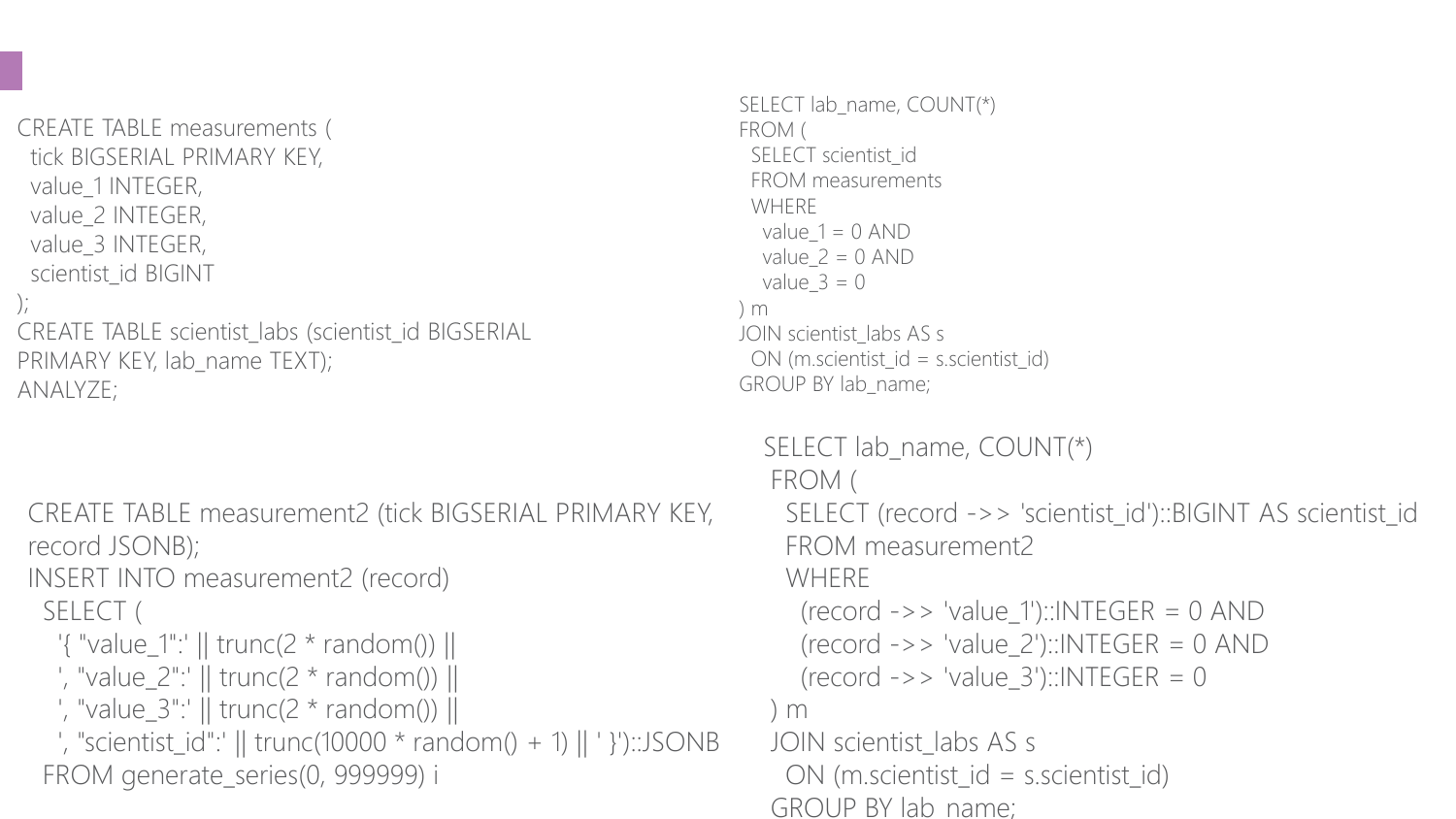#### **On Azure PG Non-JSON**

No Indexes Measurements table on value\_n and scientist ID: Time: 10.170 ms

| —#∣ | $exclusive \,  $ | ∣ <u>inclusive</u> ∣ <u>rows x</u> ∣ |                  | <b>rows</b> | loops | node                                                                                                          |
|-----|------------------|--------------------------------------|------------------|-------------|-------|---------------------------------------------------------------------------------------------------------------|
|     | 0.000            | 0.000                                | 0.0              |             |       | → Finalize GroupAggregate (cost=16,338.2016,338.28 rows=3 width=28) (actual rows= loops=)                     |
|     |                  |                                      |                  |             |       | Group Key: s.lab name                                                                                         |
| 2.  | 0.000            | 0.000                                | 10.0             |             |       | $\rightarrow$ Sort (cost=16,338.2016,338.22 rows=6 width=28) (actual rows= loops=)                            |
|     |                  |                                      |                  |             |       | Sort Key: s.lab name                                                                                          |
| 3.  | 0.000            | 0.000                                | $\downarrow$ 0.0 |             |       | $\rightarrow$ Gather (cost=16,337,50,.16,338,13 rows=6 width=28) (actual rows= loops=)                        |
|     |                  |                                      |                  |             |       | <b>Workers Planned: 2</b>                                                                                     |
| 4.  | 0.000            | 0.000                                | $\perp$ 0.0      |             |       | $\rightarrow$ Partial HashAggregate (cost=15,337.5015,337.53 rows=3 width=28) (actual rows= loops=)           |
|     |                  |                                      |                  |             |       | Group Key: s.lab name                                                                                         |
| 5.  | 0.000            | 0.000                                | $\perp$ 0.0      |             |       | $\rightarrow$ Hash Join (cost=296.0015,077.32 rows=52,036 width=20) (actual rows= loops=)                     |
|     |                  |                                      |                  |             |       | Hash Cond: (measurement scientist id = s scientist id)                                                        |
| 6.  | 0.000            | 0.000                                | $\perp$ 0.0      |             |       | $\rightarrow$ Parallel Seg Scan on measurement (cost=0.0014.644.67 rows=52.036 width=8) (actual rows= loops=) |
|     |                  |                                      |                  |             |       | Filter: ((value $1 = 0$ ) AND (value $2 = 0$ ) AND (value $3 = 0$ ))                                          |
| 7.  | 0.000            | 0.000                                | 10.0             |             |       | $\rightarrow$ Hash (cost=171.00171.00 rows=10,000 width=28) (actual rows= loops=)                             |
| 8.  | 0.000            | 0.000                                | 0.0              |             |       | $\rightarrow$ Seg Scan on scientist labs s (cost=0.00171.00 rows=10,000 width=28) (actual rows= loops=)       |

#### Added Indexes on Measurements table on value\_n and scientist ID: Time: 4.336 ms

| #  | $exclusive$ inclusive $rows$ rows $x$ rows |       |                  | loops | node                                                                                                                              |
|----|--------------------------------------------|-------|------------------|-------|-----------------------------------------------------------------------------------------------------------------------------------|
|    | 0.000                                      | 0.000 | $\perp$ 0.0      |       | $\rightarrow$ Finalize GroupAggregate (cost=11,387.8211,387.90 rows=3 width=28) (actual rows= loops=)                             |
|    |                                            |       |                  |       | Group Key: s.lab name                                                                                                             |
| 2. | 0.000                                      | 0.000 | 10.0             |       | $\rightarrow$ Sort (cost=11,387.8211,387.84 rows=6 width=28) (actual rows= loops=)                                                |
|    |                                            |       |                  |       | Sort Key: s.lab name                                                                                                              |
| 3. | 0.000                                      | 0.000 | $\downarrow$ 0.0 |       | $\rightarrow$ Gather (cost=11,387.1111,387.74 rows=6 width=28) (actual rows= loops=)                                              |
|    |                                            |       |                  |       | <b>Workers Planned: 2</b>                                                                                                         |
| 4. | 0.000                                      | 0.000 | $\downarrow$ 0.0 |       | → Partial HashAggregate (cost=10,387.1110,387.14 rows=3 width=28) (actual rows= loops=)                                           |
|    |                                            |       |                  |       | Group Key: s.lab name                                                                                                             |
| 5. | 0.000                                      | 0.000 | $\perp$ 0.0      |       | $\rightarrow$ Hash Join (cost=296.4310,126.06 rows=52,210 width=20) (actual rows= loops=)                                         |
|    |                                            |       |                  |       | Hash Cond: (measurement.scientist_id = s.scientist_id)                                                                            |
| 6. | 0.000                                      | 0.000 | $\downarrow$ 0.0 |       | $\rightarrow$ Parallel Index Scan using ix anson val on measurement (cost=0.429,692.94 rows=52,215 width=8) (actual rows= loops=) |
|    |                                            |       |                  |       | Index Cond: ((value $1 = 0$ ) AND (value $2 = 0$ ) AND (value $3 = 0$ ))                                                          |
| 7. | 0.000                                      | 0.000 | $\downarrow$ 0.0 |       | $\rightarrow$ Hash (cost=171.00171.00 rows=10,000 width=28) (actual rows= loops=)                                                 |
| 8. | 0.000                                      | 0.000 | $\downarrow$ 0.0 |       | $\rightarrow$ Seg Scan on scientist labs s (cost=0.00171.00 rows=10.000 width=28) (actual rows= loops=)                           |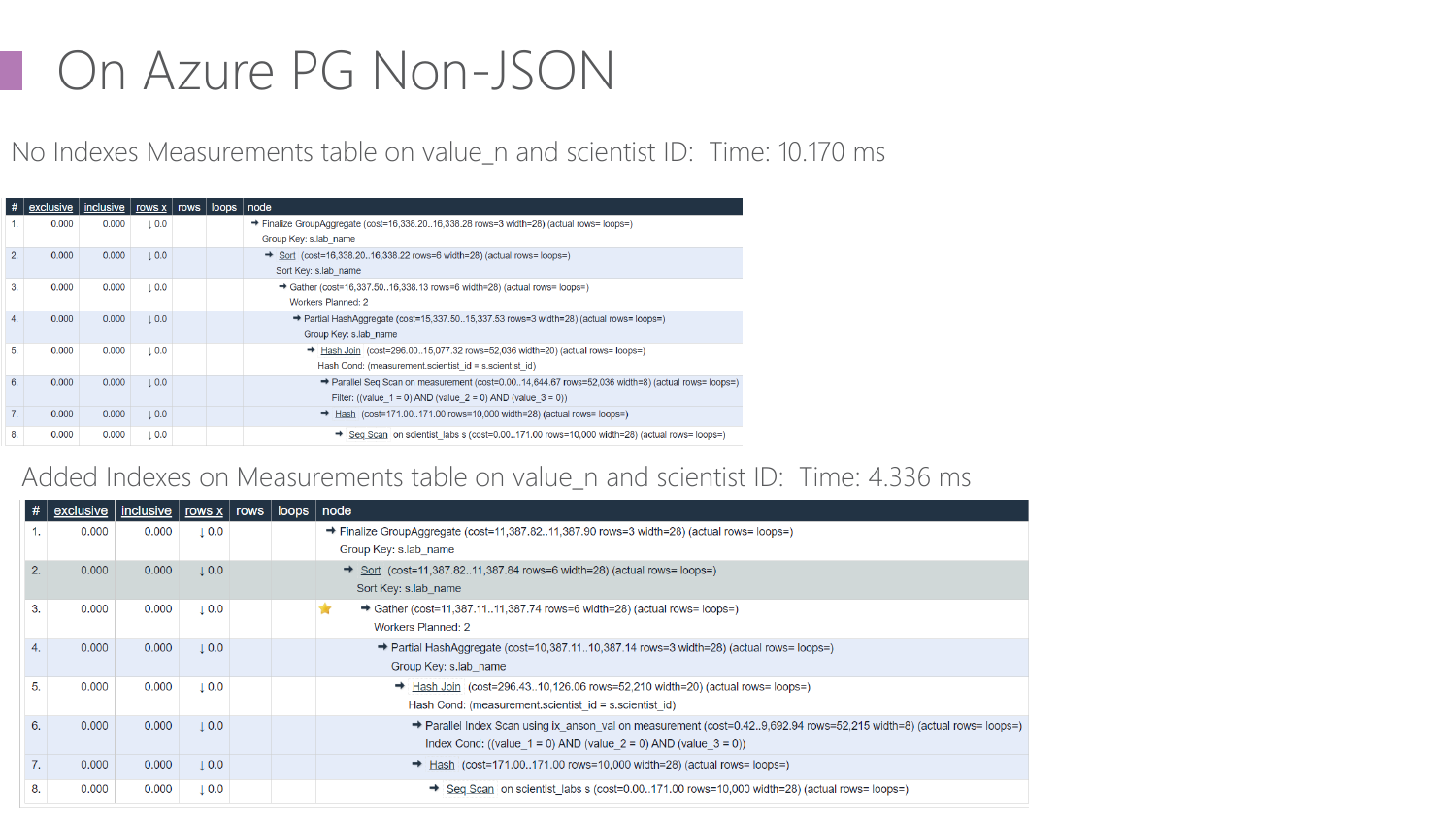#### Azure PG JSON

|       | $\mid \# \mid$ exclusive $\mid$ inclusive $\mid$ rows $\overline{x}$ $\mid$ rows $\mid$ |       |      | loops   node |                                                                                                                                                             |
|-------|-----------------------------------------------------------------------------------------|-------|------|--------------|-------------------------------------------------------------------------------------------------------------------------------------------------------------|
| $-1.$ | 0.000                                                                                   | 0.000 | 10.0 |              | $\rightarrow$ GroupAggregate (cost=35,851.2935,851.31 rows=1 width=28) (actual rows= loops=)                                                                |
|       |                                                                                         |       |      |              | Group Key: s.lab name                                                                                                                                       |
| 2.    | 0.000                                                                                   | 0.000 | 10.0 |              | $\rightarrow$ Sort (cost=35,851.2935,851.29 rows=1 width=20) (actual rows= loops=)                                                                          |
|       |                                                                                         |       |      |              | Sort Key: s.lab name                                                                                                                                        |
| 3.    | 0.000                                                                                   | 0.000 | 10.0 |              | $\rightarrow$ Nested Loop (cost=1,000.2935,851.28 rows=1 width=20) (actual rows= loops=)                                                                    |
| 4.    | 0.000                                                                                   | 0.000 | 10.0 |              | → Gather (cost=1,000.0035,848.77 rows=1 width=105) (actual rows= loops=)                                                                                    |
|       |                                                                                         |       |      |              | <b>Workers Planned: 2</b>                                                                                                                                   |
| 5.    | 0.000                                                                                   | 0.000 | 10.0 |              | $\rightarrow$ Parallel Seq Scan on measurement2 (cost=0.0034,848.67 rows=1 width=105) (actual rows= loops=)                                                 |
|       |                                                                                         |       |      |              | Filter: ((((record ->> 'value 1'::text))::integer = 0) AND (((record ->> 'value 2'::text))::integer = 0) AND (((record ->> 'value 3'::text))::integer = 0)) |
| 6.    | 0.000                                                                                   | 0.000 | 10.0 |              | $\rightarrow$ Index Scan using scientist labs pkey on scientist labs s (cost=0.292.51 rows=1 width=28) (actual rows= loops=)                                |
|       |                                                                                         |       |      |              | Index Cond: (scientist $id = ($ (measurement2.record ->> 'scientist $id':$ :text))::bigint)                                                                 |

|                | $\vert \# \vert$ exclusive $\vert$ inclusive $\vert$ rows x $\vert$ rows $\vert$ loops $\vert$ node |       |             |  |                                                                                                                                                             |
|----------------|-----------------------------------------------------------------------------------------------------|-------|-------------|--|-------------------------------------------------------------------------------------------------------------------------------------------------------------|
|                | 0.000                                                                                               | 0.000 | $\perp 0.0$ |  | $\rightarrow$ GroupAggregate (cost=35,851.2935,851.31 rows=1 width=28) (actual rows= loops=)                                                                |
|                |                                                                                                     |       |             |  | Group Key: s.lab name                                                                                                                                       |
| 2.             | 0.000                                                                                               | 0.000 | 10.0        |  | $\rightarrow$ Sort (cost=35,851,29,.35,851,29 rows=1 width=20) (actual rows= loops=)                                                                        |
|                |                                                                                                     |       |             |  | Sort Key: s.lab name                                                                                                                                        |
| 3.             | 0.000                                                                                               | 0.000 | $\perp$ 0.0 |  | $\rightarrow$ Nested Loop (cost=1,000.2935,851.28 rows=1 width=20) (actual rows= loops=)                                                                    |
| 4.             | 0.000                                                                                               | 0.000 | $\perp$ 0.0 |  | → Gather (cost=1,000.0035,848.77 rows=1 width=105) (actual rows= loops=)                                                                                    |
|                |                                                                                                     |       |             |  | <b>Workers Planned: 2</b>                                                                                                                                   |
| 5 <sub>1</sub> | 0.000                                                                                               | 0.000 | $\perp$ 0.0 |  | $\rightarrow$ Parallel Seg Scan on measurement2 (cost=0.0034,848.67 rows=1 width=105) (actual rows= loops=)                                                 |
|                |                                                                                                     |       |             |  | Filter: ((((record ->> 'value 1'::text))::integer = 0) AND (((record ->> 'value 2'::text))::integer = 0) AND (((record ->> 'value 3'::text))::integer = 0)) |
| 6.             | 0.000                                                                                               | 0.000 | 10.0        |  | $\rightarrow$ Index Scan using scientist labs pkey on scientist labs s (cost=0.292.51 rows=1 width=28) (actual rows= loops=)                                |
|                |                                                                                                     |       |             |  | Index Cond: (scientist $id = ($ (measurement2.record ->> 'scientist $id':$ :text))::biqint)                                                                 |

|    | #   exclusive   inclusive   rows x   rows   loops   node |       |                  |  |                                                                                                                                                         |
|----|----------------------------------------------------------|-------|------------------|--|---------------------------------------------------------------------------------------------------------------------------------------------------------|
|    | 0.000                                                    | 0.000 | $1\,0.0$         |  | $\rightarrow$ GroupAggregate (cost=35,851.2935,851.31 rows=1 width=28) (actual rows= loops=)                                                            |
|    |                                                          |       |                  |  | Group Key: s.lab name                                                                                                                                   |
| 2. | 0.000                                                    | 0.000 | $\perp 0.0$      |  | $\rightarrow$ Sort (cost=35,851.2935,851.29 rows=1 width=20) (actual rows= loops=)                                                                      |
|    |                                                          |       |                  |  | Sort Key: s.lab name                                                                                                                                    |
| 3. | 0.000                                                    | 0.000 | $\perp$ 0.0      |  | $\rightarrow$ Nested Loop (cost=1,000.2935,851.28 rows=1 width=20) (actual rows= loops=)                                                                |
| 4. | 0.000                                                    | 0.000 | $0.0\;$          |  | → Gather (cost=1,000.0035,848.77 rows=1 width=105) (actual rows= loops=)                                                                                |
|    |                                                          |       |                  |  | Workers Planned: 2                                                                                                                                      |
| 5. | 0.000                                                    | 0.000 | $\mathsf{L}$ 0.0 |  | $\rightarrow$ Parallel Seg Scan on measurement2 (cost=0.0034,848.67 rows=1 width=105) (actual rows= loops=)                                             |
|    |                                                          |       |                  |  | Filter: ((((record ->> 'value 1'::text)):integer = 0) AND (((record ->> 'value 2'::text)):integer = 0) AND (((record ->> 'value 3'::text))::integer = 0 |
| 6. | 0.000                                                    | 0.000 | $\perp$ 0.0      |  | $\rightarrow$ Index Scan using scientist labs pkey on scientist labs s (cost=0.292.51 rows=1 width=28) (actual rows= loops=)                            |
|    |                                                          |       |                  |  | Index Cond: (scientist $id = ((measurement2 record \rightarrow > 'scientist id'::text))::bigint)$                                                       |

#### No INDEX: Time: 951.118 ms

#### B-Tree index: Time: 886.455 ms

#### GIN INDEX Time: 865.447 ms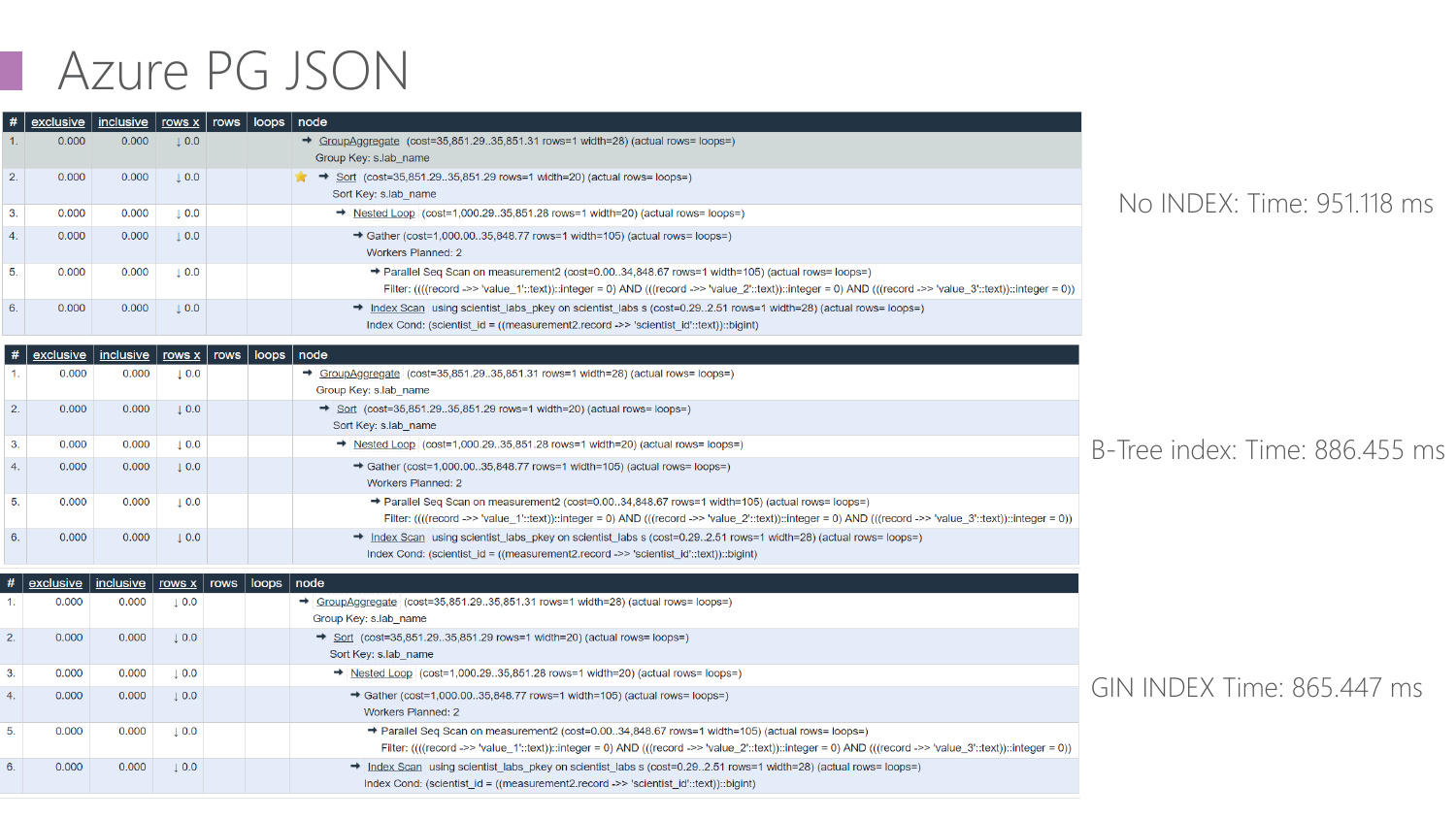### Larger table footprint

CREATE TABLE measurements (tick BIGSERIAL PRIMARY KEY, record JSONB);

CREATE TABLE measurements2 (tick BIGSERIAL PRIMARY KEY, value\_1 INT, value\_2 INT, value 3 INT);

#### INSERT INTO measurements (record)

SELECT (

```
'{ "value 1":' || trunc(2 * random()) ||
 ', "value_2":' || trunc(2 * random()) ||
 ', "value_3":' || trunc(2 * random()) ||
 ', "scientist_id":' || trunc(10000 * random() + 1) || ' }')::JSONB
FROM generate_series(0, 999999);
```
- the initial non-JSONB version of our table (measurements2) takes up 79 mb of disk space
- the JSONB variant (measurements) takes 164 mb
	- OVER 50% more data space used!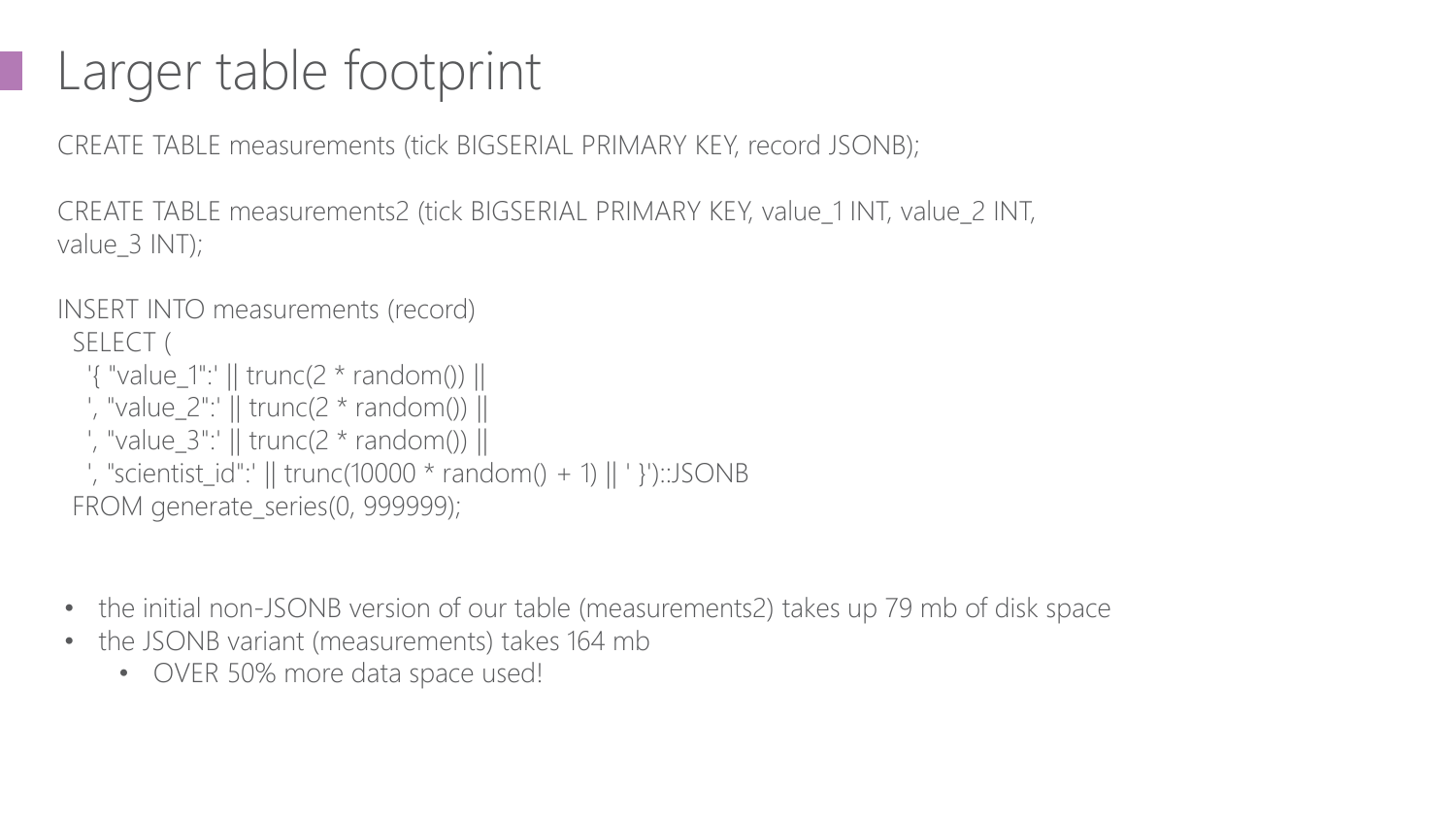### Cons of JSONB (cont)

- jsonb is stricter, and as such, it disallows Unicode escapes for non-ASCII characters (those above U+007F) unless the database encoding is UTF8. It also rejects the NULL character (\u0000), which cannot be represented in PostgreSQL's text type.
- It does not preserve white space, and it will strip your JSON strings of leading/lagging white space as well as white space within the JSON string, all of which will just untidy your code (which might not be a bad thing for you after all.)
- It does not preserve the order of object keys, treating keys in pretty much the same way as they are treated in Python dictionaries -- unsorted. You'll need to find a way around this if you rely on the order of your JSON keys.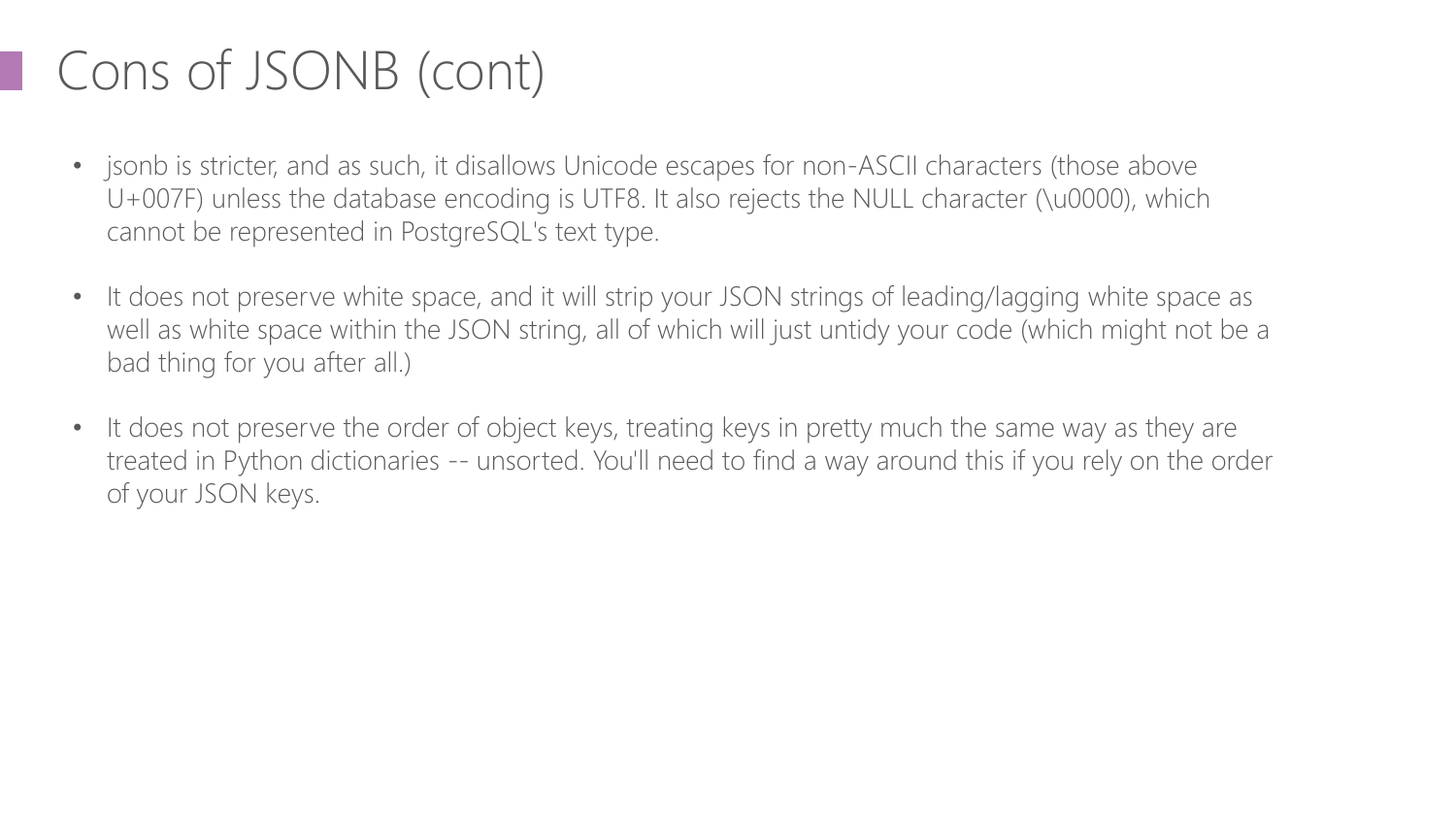## What if Document exceeds size for JSONB?

Horizontal partitioning?

- You can create multiple tables and then have a join in a view per the key in table.
- Drawback:
	- you're maintaining multiple tables for one record
	- Postgres does not do this automatically with sharding.

External DocStore DB (ex: MongoDB)

- MongoDB has size limitations as well (100MB).
- mongoDB does do automatic sharding.
- Need to create a FDW in postgres to return results from mongo or write code to do an "app join" between postgres and mongo.

Foreign Data Wrappers.

- Foreign Table : this is about how to access external data sources and present them as relational tables.
- Datalink : this extends the functionality of database systems to include control over external files without the need to store their contents directly in the database, such as LOBs. A column of a table could directly refer a file.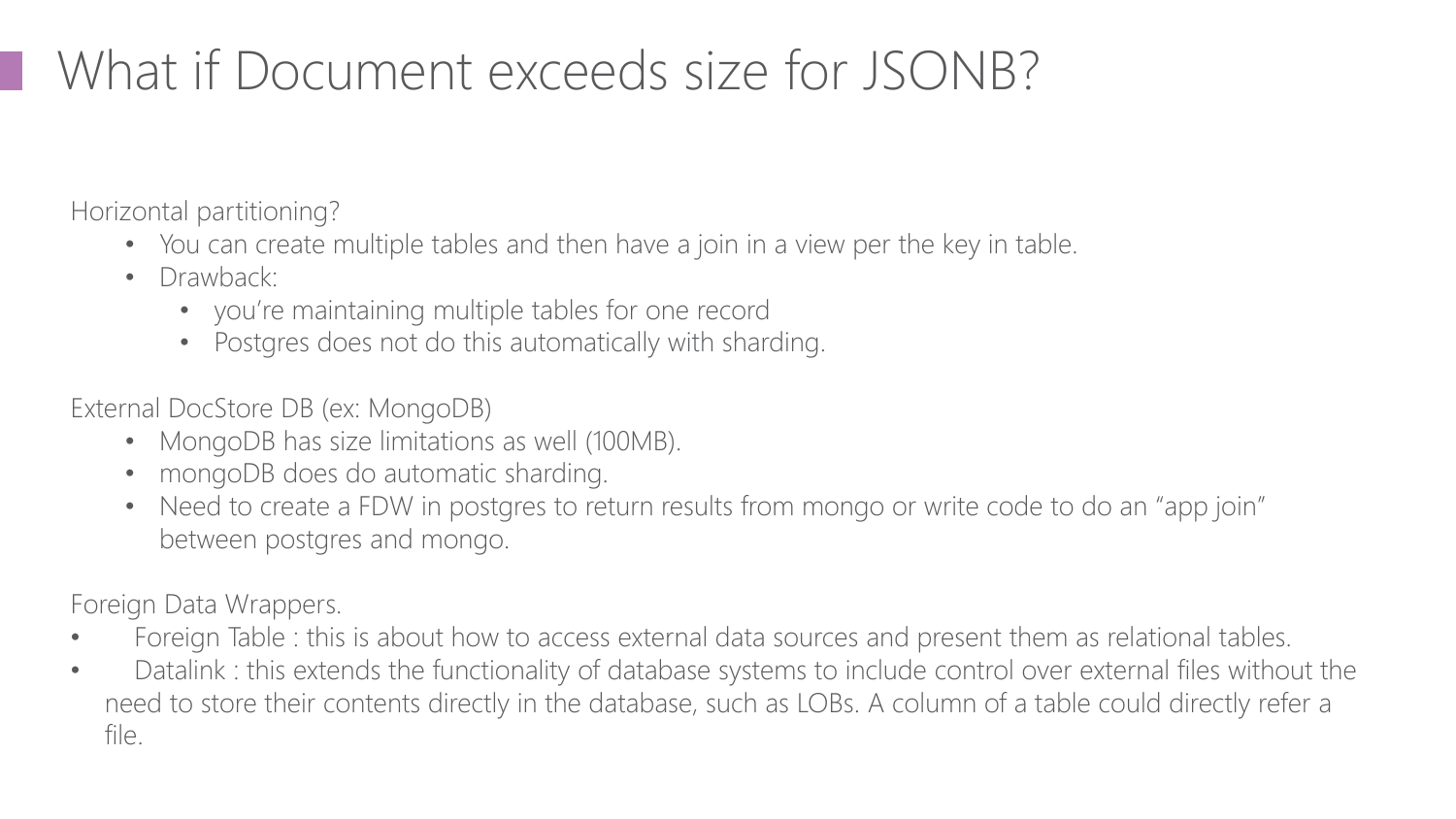## What about The Hybrid Approach?

- Data which has columns that will always be constant have that as "static" column in table and attaching new events to data can be in jsonb.
- CREATE TABLE measurements (tick bigint, val1 int, val2 int, val3 int, record jsonb).
	- If you're doing a lookup in the jsonb, create either an index on key or gin index on whole thing.
		- CREATE GIN INDEX ix\_measurements\_gin on measurements (record);
		- CREATE INDEX ix\_measurements\_record\_key1 on measurements (record - >> 'key');
- Make sure document doesn't exceed over 268435455 bytes!!!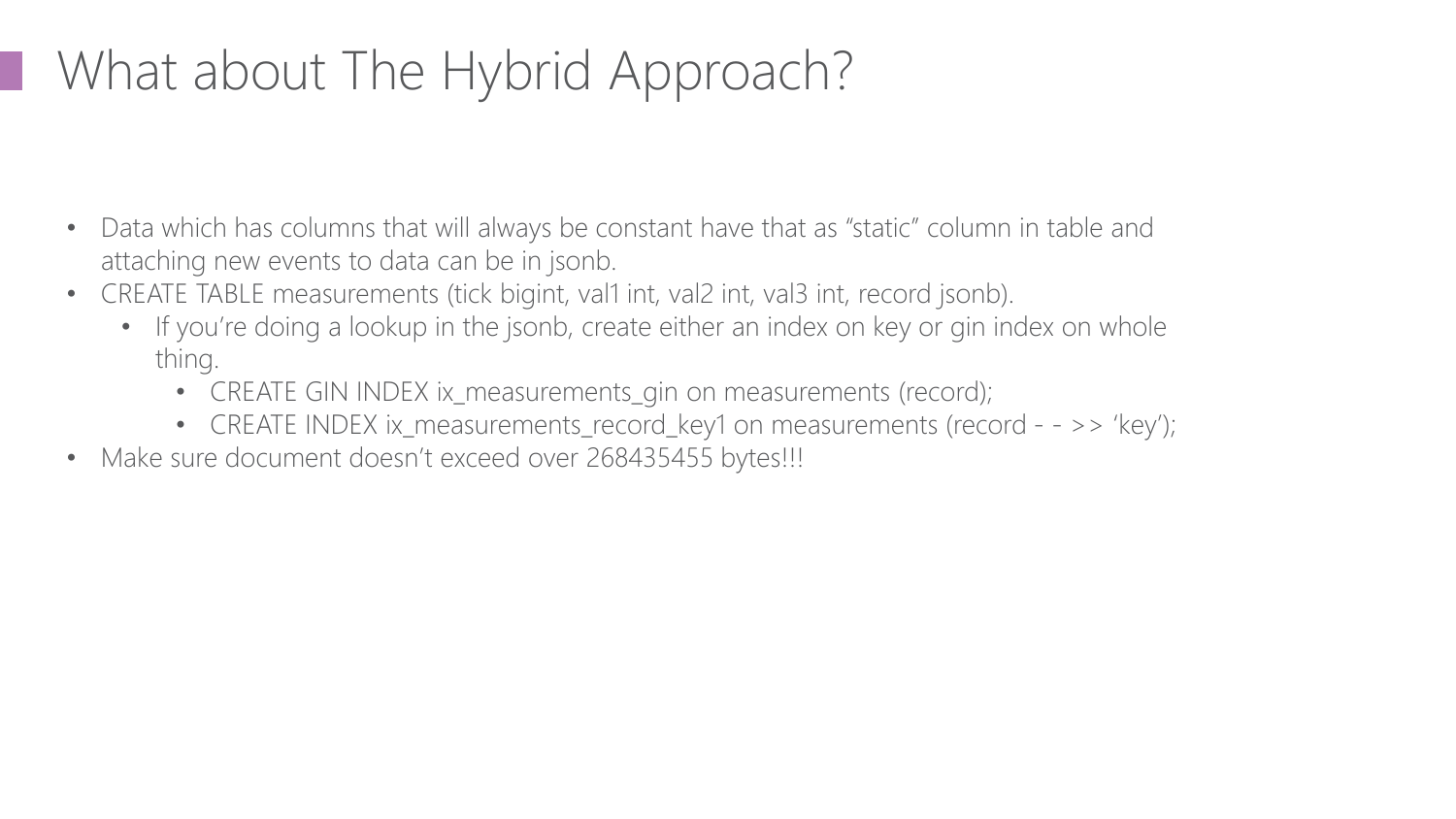## Some common examples of using JSONB

- Event tracking data, where you may want to include the payload in the event which might vary
- Gaming data is especially common, especially where you have single player games and have a changing schema based on the state of the user
- Tools that integrate multiple data sources, an example here may be a tool that integrates customers databases to Salesforce to Zendesk to something else. The mix of schemas makes doing this in a multitenant fashion more painful than it has to be.
- Maybe TimeSeries data(?)
- Blockchain data
- Genomic Data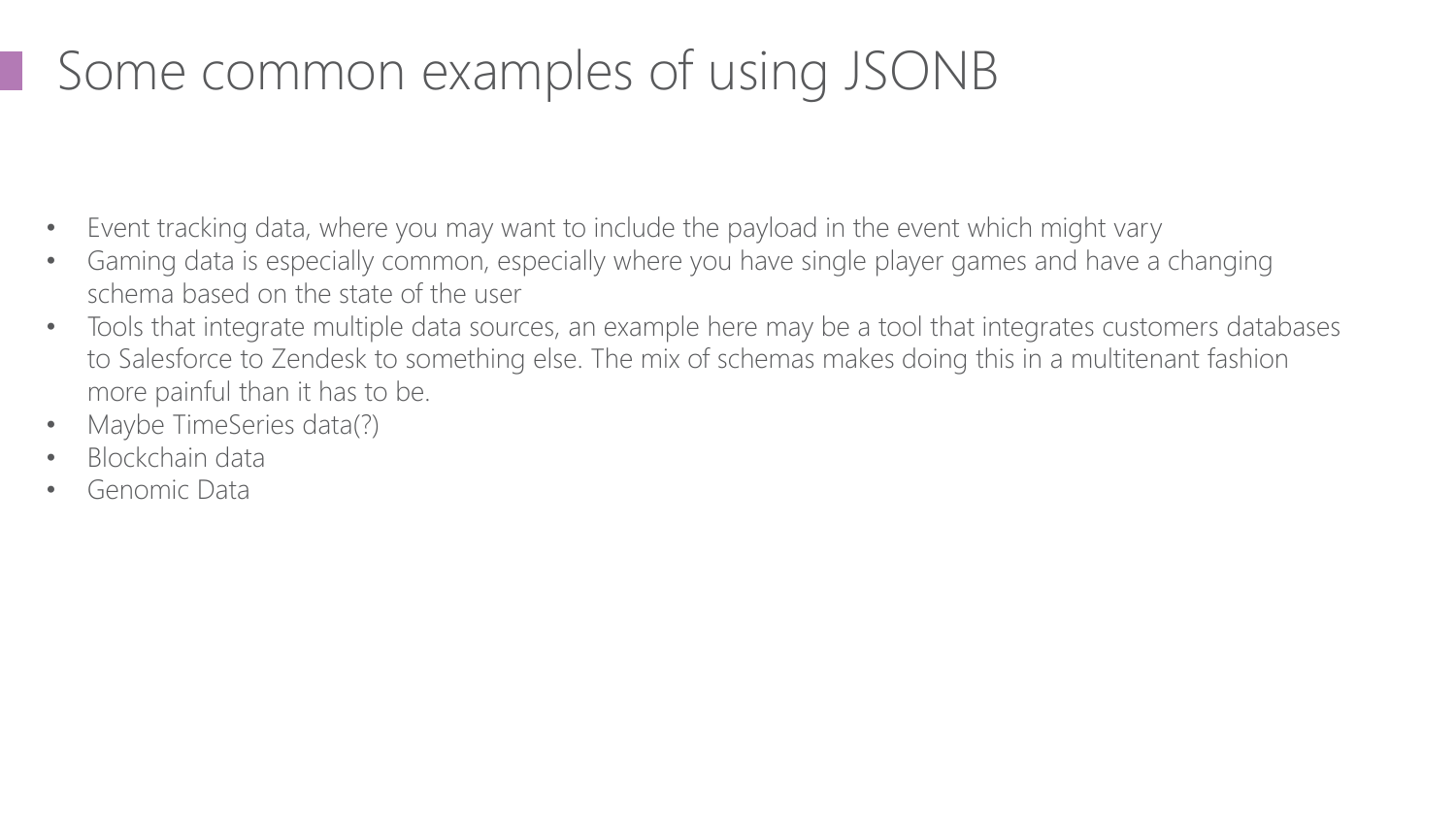#### When NOT to use JSON-B

- Using it as a key-value store. That's what redis and aerospike are for.
	- If you do, gonna need some really expensive ultra ssd disks.
- Storing Spatial Data.  $\rightarrow$  Err ... POSTGIS?
- Store an entire PDF like doc. First, going to have size issues, when parsing. Two Use Elastic Search
- If you have reccurring properties (columns) … use a table. That's what RDBMS' were built for.
- Highly Transactional traffic. If writes are required to be nano-seconds fast. Suggest to use Cassandra.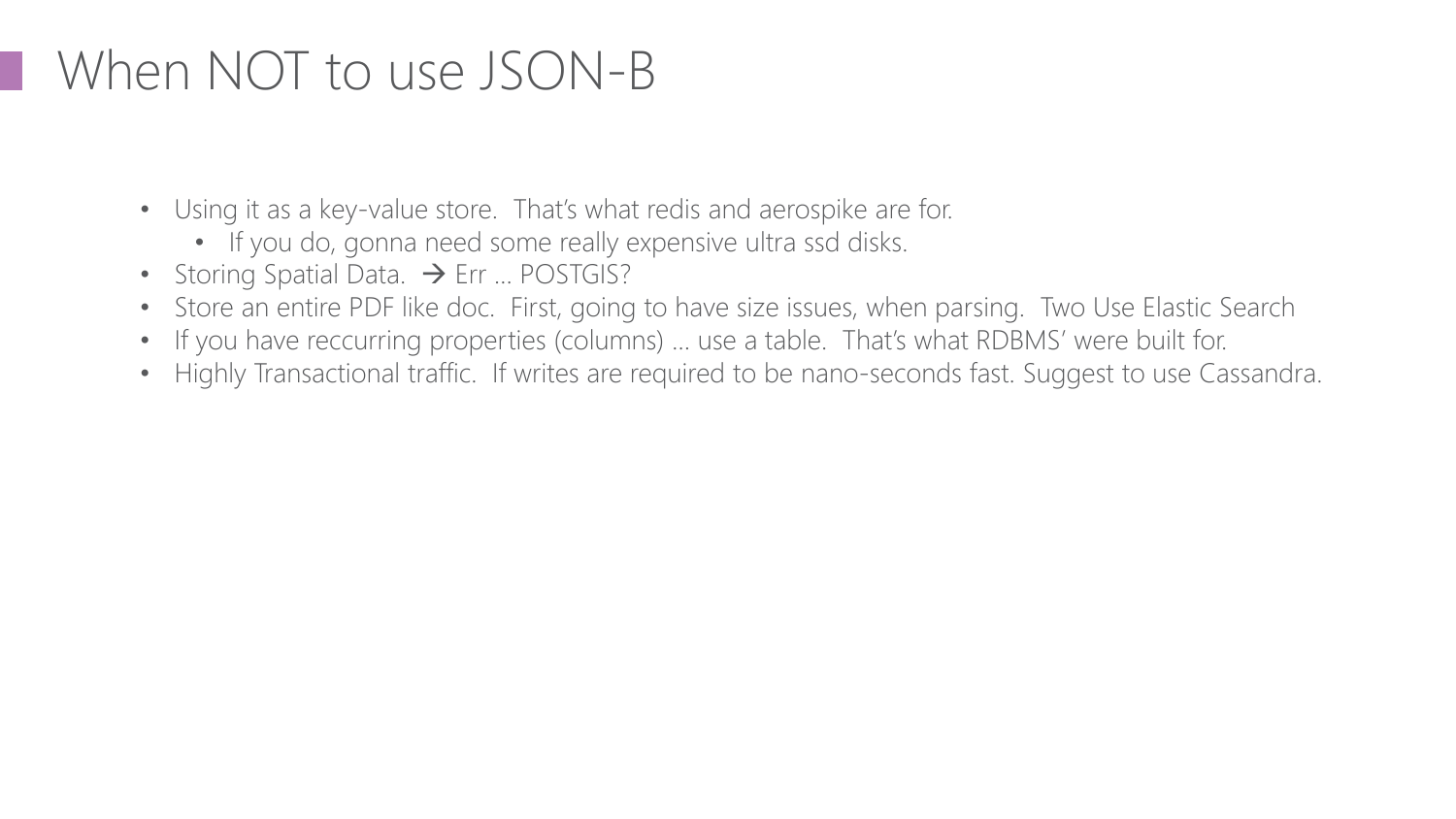#### **Some Alternative DocStores out there**

- MongoDB: Most popular one out there. Good luck with that.
- RethinkDB: They did close shop, though community is supporting it
- ArrangoDB
- AWS DocumentDB
- Azure CosmoDB.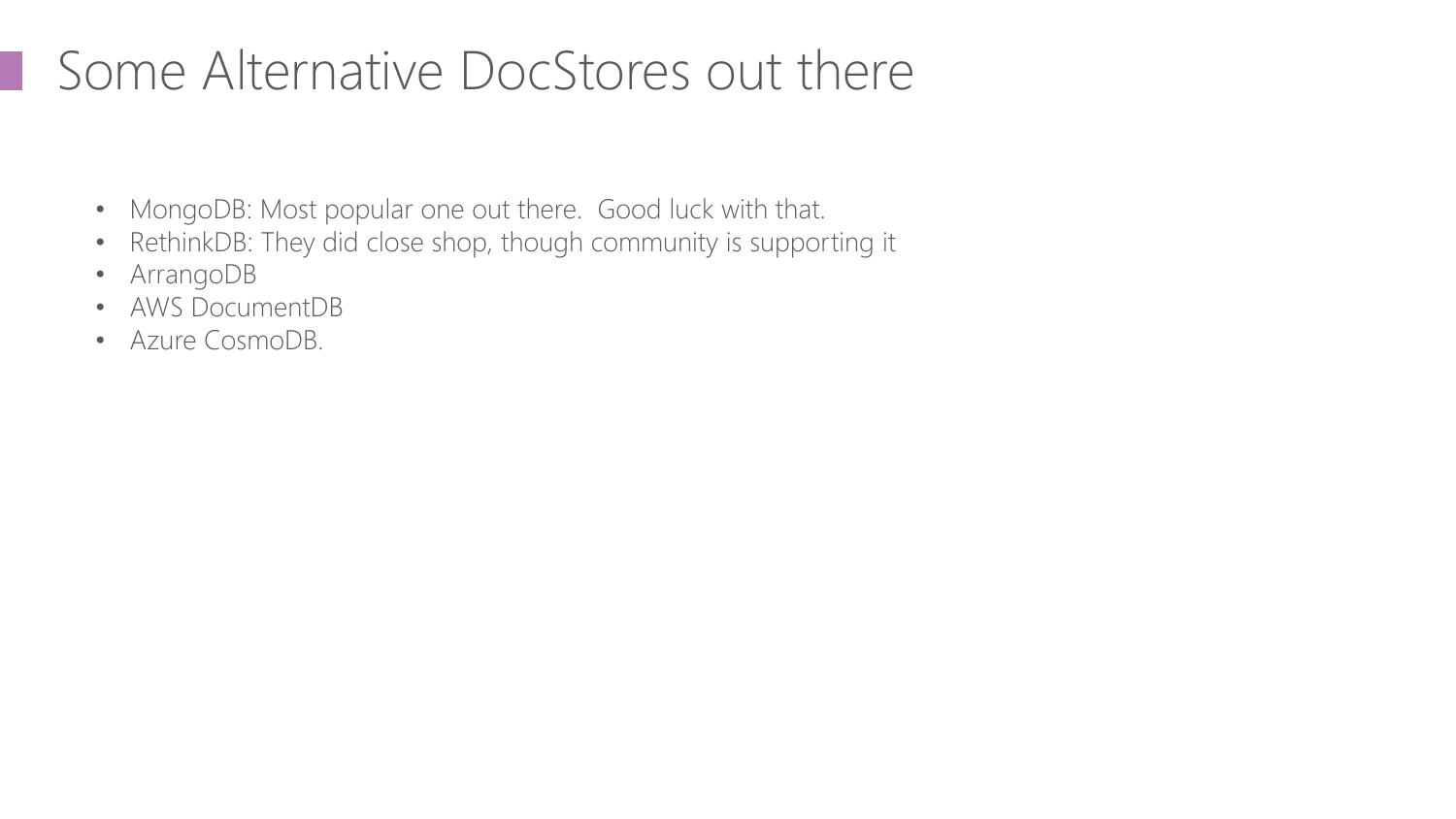### **Acknowledgement / Footnote**

- Craig Kerstein: Citus Data [\(http://www.craigkerstiens.com](http://www.craigkerstiens.com/))
- Marc Linster: EnterpriseDB
- Dan Robinson: Heap.IO [\(https://heap.io/blog/author/drob\)](https://heap.io/blog/author/drob)
- https://explain.depesz.com